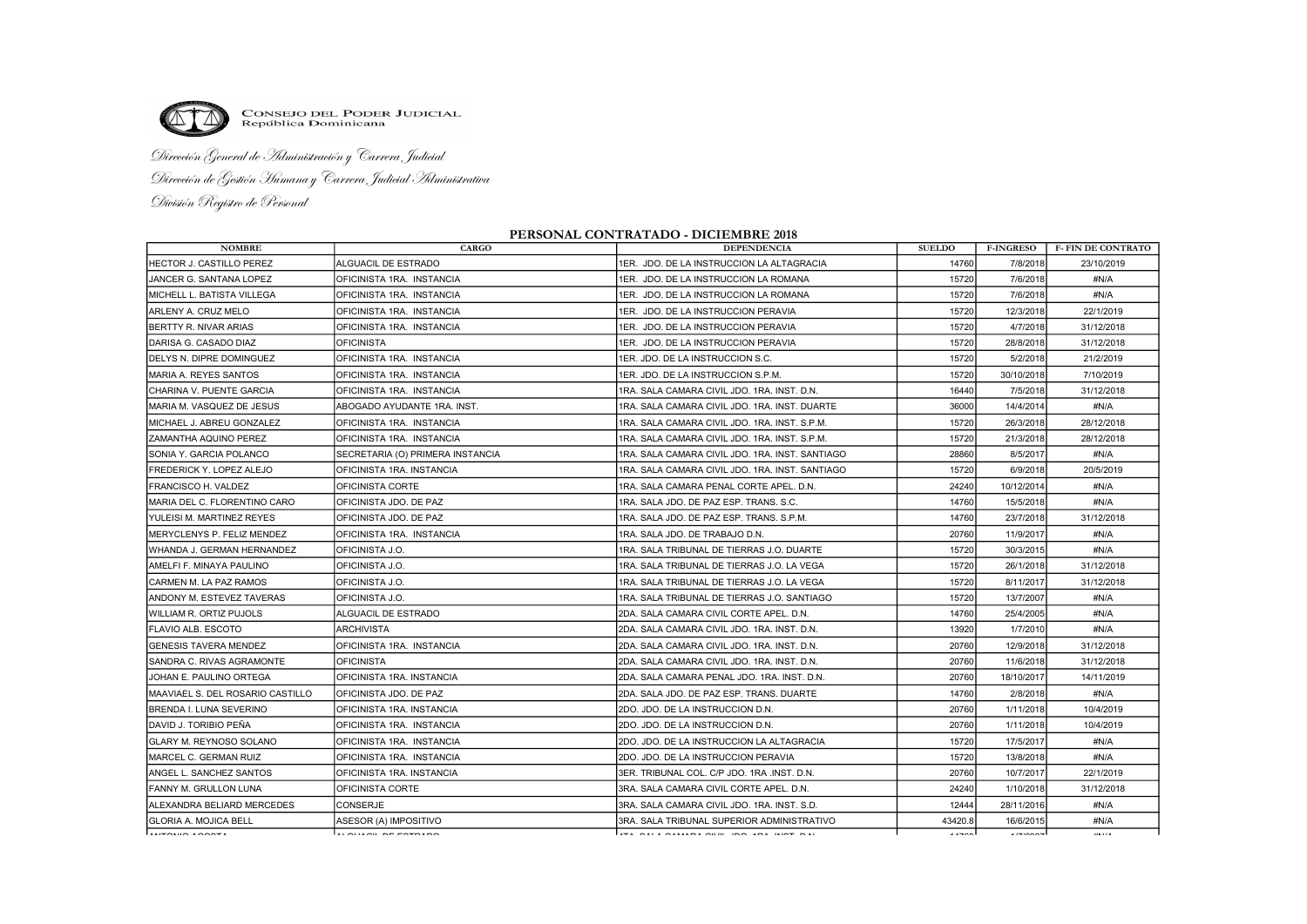| RUTH VALDEZ VALDEZ                | OFICINISTA 1RA. INSTANCIA                | 4TO. TRIBUNAL COL. C/P JDO. 1RA. INST. D.N.        | 20760    | 22/10/2018                                                                | 11/4/2019  |
|-----------------------------------|------------------------------------------|----------------------------------------------------|----------|---------------------------------------------------------------------------|------------|
| YOLANNY ALMONTE POLANCO           | OFICINISTA 1RA. INSTANCIA                | 5TA. SALA CAMARA CIVIL JDO. 1RA. INST. D.N.        | 20760    | 19/10/2017                                                                | 31/12/2018 |
| LISSETTE DE LA ROSA CRUZ          | OFICINISTA 1RA. INSTANCIA                | 5TO. JDO. DE LA INSTRUCCION D.N.                   | 20760    | 1/11/2018                                                                 | 15/10/2019 |
| IKAROLINE MARTINEZ SANCHEZ        | OFICINISTA 1RA. INSTANCIA                | 6TO. JDO. DE LA INSTRUCCION D.N.                   | 20760    | 31/8/2017                                                                 | 11/2/2019  |
| JUANA F. RODRIGUEZ VILLANUEVA     | OFICINISTA 1RA. INSTANCIA                | 7MA. SALA CAMARA CIVIL JDO. 1RA. INST. D.N.        | 20760    | 1/11/2016                                                                 | #N/A       |
| LEIDY P. LEBRON ALCANTARA         | OFICINISTA 1RA. INSTANCIA                | 7MA, SALA CAMARA CIVIL JDO, 1RA, INST, D.N.        | 20760    | 12/12/2017                                                                | 12/12/2018 |
| EDDY M. PEREZ GUTIERREZ           | OFICINISTA 1RA. INSTANCIA                | 7MA, SALA CAMARA CIVIL JDO, 1RA, INST, SANTIAGO    |          | 15720 15/05/2017 02: a                                                    | #N/A       |
| IJHONNY O. COMAS VALDEZ           | GESTOR(A) ADMINISTRATIVO                 | ADMINISTRACION GENERAL JURISDICCION INMOBILIARIA   | 63360    | 15/5/2017                                                                 | #N/A       |
| MAXIMO ABREU THEN                 | SUPERVISOR NACIONAL                      | ADMINISTRACION GENERAL JURISDICCION INMOBILIARIA   | 90000    | 3/7/2017                                                                  | #N/A       |
| JULIA I. REYNOSO MALDONADO        | ARCHIVISTA                               | ARCHIVO ACTIVO DEL REGISTRO DE TITULOS D.N.        | 24240    | 28/5/2015                                                                 | #N/A       |
| JOAN A. MENDOZA QUEZADA           | <b>ARCHIVISTA</b>                        | ARCHIVO ACTIVO DEL TRIBUNAL SUPERIOR DE TIERRAS D. | 24240    | 17/7/2017                                                                 | 7/8/2019   |
| EDIBURGA PINEDA FRIAS             | <b>ARCHIVISTA</b>                        | ARCHIVO ACTIVO J.I. S.C.                           | 24240    | 15/8/2007                                                                 | #N/A       |
| ILUIS M. MOREL GENAO              | <b>GESTOR ARCHIVO ACTIVO</b>             | ARCHIVO ACTIVO JURISDICCION INMOBILIARIA NAC.      | 67082.   | 1/2/2015                                                                  | #N/A       |
| <b>JANA M. PERALTA DE HIRALDO</b> | OFICINISTA CORTE                         | CAMARA CIVIL CORTE APEL. SANTIAGO                  | 17640    | 9/11/2017                                                                 | 2/2/2019   |
| ANTONIA R. NUÑEZ MENDOZA          | OFICINISTA 1RA. INSTANCIA                | CAMARA CIVIL JDO. 1RA. INST. HERMANAS MIRABAL      | 15720    | 28/8/2017                                                                 | #N/A       |
| JAZMIN D. BREA MOTA               | OFICINISTA 1RA. INSTANCIA                | CAMARA CIVIL JDO, 1RA, INST, LA ALTAGRACIA         | 15720    | 2/6/2014                                                                  | #N/A       |
| JOANNY R. CUEVA SIERRA            | ARCHIVISTA                               | CAMARA CIVIL JDO 1RA INST S.C.                     | 13920    | 27/8/2018                                                                 | #N/A       |
| <b>JUAN I. FERRERAS SUAZO</b>     | <b>CHOFER</b>                            | CAMARA PENAL CORTE APEL. BARAHONA                  | 24240    | 26/12/2013                                                                | #N/A       |
| IKATERINE F. RIVERA CASTILLO      | OFICINISTA CORTE                         | CAMARA PENAL CORTE APEL. S.C.                      | 17640    | 30/7/2018                                                                 | 30/4/2019  |
| ILOURDES A. POLANCO VALENZUELA    | OFICINISTA CORTE                         | CAMARA PENAL CORTE APEL, S.C.                      | 17640    | 30/7/2018                                                                 | 30/4/2019  |
| RAFAEL FRIAS DE LOS SANTOS        | ALGUACIL DE ESTRADO                      | CAMARA PENAL CORTE APEL. S.C.                      | 14760    | 11/9/2018                                                                 | 21/2/2019  |
| APOLINAR JAVIER GUTIERREZ         | <b>CHOFER</b>                            | CAMARA PENAL CORTE APEL. S.P.M.                    | 24240    | 4/3/2014                                                                  | #N/A       |
| HECTOR E. DE LA CRUZ GUZMAN       | ALGUACIL DE ESTRADO                      | CAMARA PENAL JDO. 1RA. INST. EL SEIBO              | 14760    | 11/5/2015                                                                 | #N/A       |
| DABERI D. GUZMAN GUERRERO         | OFICINISTA 1RA. INSTANCIA                | CAMARA PENAL JDO. 1RA. INST. EL SEIBO              | 15720    | 25/6/2018                                                                 | 10/12/2018 |
| IROSA M. ESPINO LIRIANO           | OFICINISTA 1RA. INSTANCIA                | CAMARA PENAL JDO. 1RA. INST. SAMANA                | 15720    | 22/10/2018                                                                | #N/A       |
| IRAYSA R. TRINIDAD DE RUIZ        | <b>SECRETARIA</b>                        | CENTRO DE ATENCION AL USUARIO                      | 39992.4  | 23/1/2017                                                                 | #N/A       |
| IHILKA Y. PUJOLS CUSTODIO         | AUX. DE RECEPCION Y ENTREGA              | CENTRO DE ATENCION AL USUARIO                      | 24240    | 2/3/2015                                                                  | #N/A       |
| YEMELI P. SANTOS GARCIA           | AUX. DE RECEPCION Y ENTREGA              | CENTRO DE ATENCION AL USUARIO                      | 24240    | 18/9/2017                                                                 | #N/A       |
| TONY DUARTE ZABALA                | AUX. DE RECEPCION Y ENTREGA              | CENTRO DE ATENCION AL USUARIO                      | 24240    | 18/9/2017                                                                 | #N/A       |
| <b>RANDY EMILIANO RODRIGUEZ</b>   | AUX. DE RECEPCION Y ENTREGA              | CENTRO DE ATENCION AL USUARIO                      | 24240    | 18/9/2017                                                                 | #N/A       |
| IRAMONA C. SOTO MARTINEZ          | OFICINISTA CITACIONES Y NOTIFICACIONES   | CENTRO DE CITACIONES P.J.C.N.                      | 21000    | 14/2/2001                                                                 | #N/A       |
| <b>IREUDIS M. MUÑOZ REYNOSO</b>   | <b>OFICINISTA</b>                        | CENTRO DE CITACIONES S.P.M.                        | 17640    | 6/9/2018                                                                  | 6/6/2019   |
| ICARLOS M. SEPULVEDA FELICIANO    | <b>OFICINISTA</b>                        | CENTRO DE CITACIONES S.P.M.                        | 17640    | 30/8/2018                                                                 | 30/5/2019  |
| IMIGUEL A. SORIANO PEÑA           | <b>OFICINISTA</b>                        | CENTRO DE CITACIONES S.P.M.                        | 17640    | 30/8/2018                                                                 | 30/5/2019  |
| NIDIA E. REYNOSO MATOS            | <b>MEDIADOR</b>                          | CENTRO DE MEDIACION JUDICIAL D.N.                  | 67082.4  | 20/3/2007                                                                 | #N/A       |
| IMAYRA T. HERNANDEZ GORIS         | MEDIADOR                                 | CENTRO DE MEDIACION JUDICIAL D.N.                  | 67082.4  | 21/7/2010                                                                 | #N/A       |
| JUANA E. BARE GUZMAN              | COORDINADOR CENTRO DE MEDIACION FAMILIAR | CENTRO DE MEDIACION JUDICIAL HERRERA               | 77836.8  | 20/3/2007                                                                 | #N/A       |
| IMARTHA Y. TORIBIO                | MEDIADOR                                 | CENTRO DE MEDIACION JUDICIAL HERRERA               | 67082.4  | 30/9/2008                                                                 | #N/A       |
| IPETRONILA ROSARIO ADAMES         | COORDINADOR CENTRO DE MEDIACION FAMILIAR | CENTRO DE MEDIACION JUDICIAL LA CIENEGA            | 77836.8  | 20/3/2007                                                                 | #N/A       |
| ROSA A. MORENO GARCIA             | COORDINADOR CENTRO DE MEDIACION JUDICIAL | CENTRO DE MEDIACION JUDICIAL SANTIAGO              | 77836.8  | 1/1/2007                                                                  | #N/A       |
| IANA Y. PEÑA TAVAREZ              | <b>MEDIADOR</b>                          | CENTRO DE MEDIACION JUDICIAL SANTIAGO              | 67082.4  | 25/8/2014                                                                 | #N/A       |
| DAMARIS A. PEREZ RODRIGUEZ        | MEDIADOR                                 | CENTRO DE MEDIACION JUDICIAL SANTIAGO              | 67082.4  | 4/9/2014                                                                  | #N/A       |
| IWALTER ANT. CORDERO CIMMINO      | COORDINADOR NACIONAL DE MEDIACION        | CENTRO DE MEDIACION JURISDICCIONAL                 | 152806.6 | 5/12/2014                                                                 | #N/A       |
| ICESAR C. VELOZ TIBURCIO          | ASESOR Y CONSULTOR                       | CONSEJO DEL PODER JUDICIAL                         | 101760   | 2/1/2017                                                                  | 1/1/2019   |
| SILVESTRE ESTRELLA CABRERA        | SEGURIDAD DE JUEZ SCJ                    | CONSEJO DEL PODER JUDICIAL                         | 15600    | 4/9/2017                                                                  | #N/A       |
| IARSENIO REYES RODRIGUEZ          | CONTRALOR GENERAL CPJ                    | CONTRALORIA GENERAL DEL CONSEJO DEL PODER JUDICIAL | 250000   | 27/1/2014                                                                 | #N/A       |
| EVANGELISTA DE JESUS DE JESUS     | <b>AUDITOR INTERNO</b>                   | CONTRALORIA GENERAL DEL CONSEJO DEL PODER JUDICIAL | 88100    | 17/3/2015                                                                 | #N/A       |
| ICARLOS L. BLANC MARTINEZ         | AUDITOR INTERNO                          | CONTRALORIA GENERAL DEL CONSEJO DEL PODER JUDICIAL | 88100    | 10/8/2015                                                                 | #N/A       |
|                                   | launitan ne nnaaeaa                      | LOOPEN ONLATERLE BEL ONDER BEL BOBER BIBLOIL       | $\sim$   | $\begin{array}{c}\n\bullet \\ \bullet \\ \bullet \\ \bullet\n\end{array}$ |            |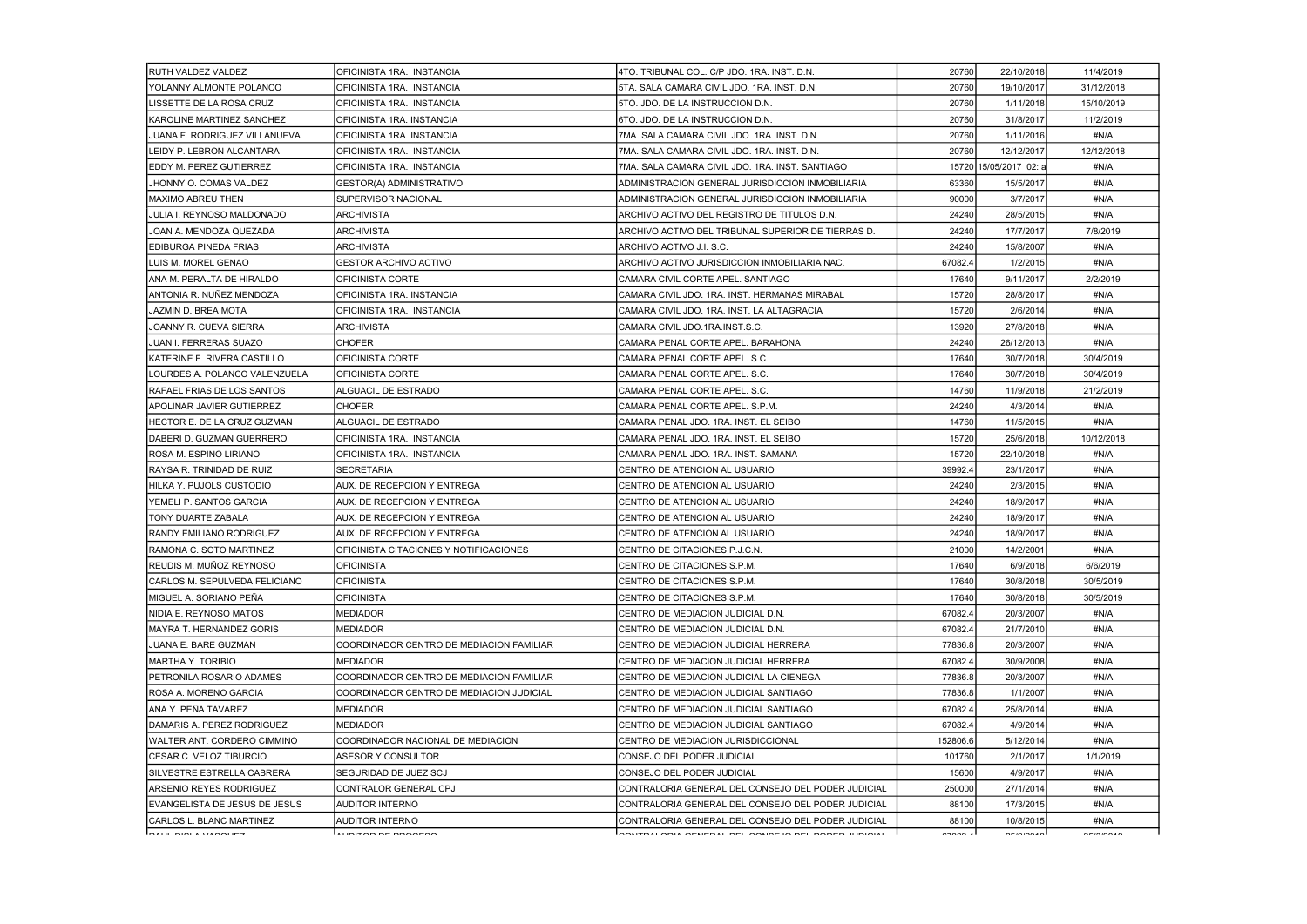| JOSUE MARTINEZ DE LUNA          | <b>AUDITOR DE PROCESO</b>                           | CONTRALORIA GENERAL DEL CONSEJO DEL PODER JUDICIAL                    | 67082.4  | 25/9/2018             | 25/3/2019 |
|---------------------------------|-----------------------------------------------------|-----------------------------------------------------------------------|----------|-----------------------|-----------|
| ROGER D. CASADO SANCHEZ         | <b>AUDITOR DE PROCESO</b>                           | CONTRALORIA GENERAL DEL CONSEJO DEL PODER JUDICIAL                    | 67082.4  | 25/9/2018             | 25/3/2019 |
| ERNIE DE JS. RAMIREZ ADAMES     | <b>AUDITOR DE PROCESO</b>                           | CONTRALORIA GENERAL DEL CONSEJO DEL PODER JUDICIAL                    | 67082.4  | 25/9/2018             | 25/3/2019 |
| IWILLIAM RODRIGUEZ NOLASCO      | <b>AUDITOR DE PROCESO</b>                           | CONTRALORIA GENERAL DEL CONSEJO DEL PODER JUDICIAL                    | 67082.4  | 25/9/2018             | 25/3/2019 |
| MAXIMA C. ALCANTARA MIRABAL     | AUDITOR DE PROCESOS                                 | CONTRALORIA GENERAL DEL CONSEJO DEL PODER JUDICIAL                    | 67082.4  | 22/10/2018            | 25/3/2019 |
| MARIA DEL C. ROSARIO ALMONTE    | <b>AUDITOR DE PROCESOS</b>                          | CONTRALORIA GENERAL DEL CONSEJO DEL PODER JUDICIAL                    | 67082.   | 22/10/2018            | 25/3/2019 |
| HAYRON E. OTAÑEZ MERCADO        | AGENTE CONTROL DE CALIDAD                           | CONTROL DE CALIDAD ARCHIVO PERMANENTE                                 | 29580    | 9/7/2018              | #N/A      |
| LUCIA M. ESTRELLA DIAZ          | ABOGADO AYUDANTE CORTE                              | CORTE DE APEL. MONTE CRISTI                                           | 48894    | 27/10/2014            | #N/A      |
| ROSALBA ALT. PAULINO BETEMIT    | OFICINISTA CORTE                                    | CORTE DE APEL. MONTE CRISTI                                           | 17640    | 1/2/2016              | #N/A      |
| ROSA E. PIÑA                    | CONSERJE                                            | CORTE DE APEL. N.N.A. S.F.M.                                          | 12444    | 26/10/2016            | #N/A      |
| JUAN P. HERNANDEZ JAPA          | <b>CHOFER</b>                                       | CORTE DE APEL. N.N.A. S.P.M.                                          | 24240    | 30/6/2006             | #N/A      |
| SARA P. DE LA CRUZ GOMEZ        | OFICINISTA CORTE                                    | CORTE DE TRABAJO LA VEGA                                              | 17640    | 13/6/2016             | #N/A      |
| SANTO R. VARGAS BATISTA         | <b>AGENTE DE SERVICIOS</b>                          | CUSTODIA Y SERVICIO ARCHIVO PERMANENTE                                | 24240    | 28/11/2016            | #N/A      |
| MANUEL ANT. JIMENEZ GOMEZ       | SUPERVISOR(A) ADMINISTRATIVO                        | <b>DIRECCION ADMINISTRATIVA</b>                                       | 67082.4  | 4/5/2005              | #N/A      |
| CARMEN G. CAMILO UREÑA          | SUPERVISOR(A) ADMINISTRATIVO                        | <b>DIRECCION ADMINISTRATIVA</b>                                       | 67082.4  | 1/3/2006              | #N/A      |
| ALBIS A. CUEVAS MOTA            | SUPERVISOR(A) ADMINISTRATIVO ZONA ESTE              | <b>DIRECCION ADMINISTRATIVA</b>                                       | 67082.4  | 7/11/2016             | #N/A      |
| LUCIA PANTALEON RODRIGUEZ       | ASISTENTE DIRECCION ADMINISTRATIVA                  | <b>DIRECCION ADMINISTRATIVA</b>                                       | 77836.8  | 4/3/2013              | #N/A      |
| <b>OFELIO SUAREZ HERNANDEZ</b>  | SEGURIDAD EX-JUEZ SCJ                               | DIRECCION CENTRAL DE LA POLICIA DE PROTECCION JUDI                    | 15600    | 13/10/2015            | #N/A      |
| ALEXIS A. RAMIREZ DE LOS SANTOS | SEGURIDAD EX-PRESIDENTE SCJ                         | DIRECCION CENTRAL DE LA POLICIA DE PROTECCION JUDI                    | 17943.52 | 2/6/2014              | #N/A      |
| RAFAEL SUAREZ CONCEPCION        | SUPERVISOR DE SEGURIDAD                             | DIRECCION CENTRAL DE LA POLICIA DE PROTECCION JUDI                    | 77836.8  | 5/4/2013              | #N/A      |
| CESAR RINCON TEJEDA             | VIGILANTE                                           | DIRECCION DE FAMILIA, NIÑEZ, ADOLESCENCIA Y GENERO                    | 13680    | 29/11/2004            | #N/A      |
| RAFAEL A. MANCEBO               | VIGILANTE                                           | DIRECCION DE FAMILIA, NIÑEZ, ADOLESCENCIA Y GENERO                    | 13800    | 17/3/2005             | #N/A      |
| HECTOR A. DIAZ NEUMANN          | ASESOR DE ORGANIZACION Y ADMINISTRACION             | DIRECCION DE GESTION HUMANA Y CARRERA JUDICIAL ADM                    | 60000    | 23/11/2012            | #N/A      |
| <b>ESMEDIN REYES CUEVAS</b>     | CONSERJE                                            | DIRECCION DE PLANIFICACION Y PROYECTOS                                | 14160    | 24/1/2006             | #N/A      |
| BERTA CONTRERAS CABRAL          | <b>CONSERJE</b>                                     | DIRECCION DE PLANIFICACION Y PROYECTOS                                | 12444    | 28/12/2016            | #N/A      |
| JOANNY ALT. TEJADA GOMEZ        | ASISTENTE DIRECCION POLITICAS PUBLICAS              | DIRECCION DE POLITICAS PUBLICAS                                       | 77836.8  | 14/11/2014            | #N/A      |
| <b>FEDERICO MENDEZ NOVA</b>     | DIRECTOR (A) DE PRENSA Y COMUNICACIONES             | <b>DIRECCION DE PRENSA Y COMUNICACIONES</b>                           | 184800   | 7/12/2015             | #N/A      |
| ROSA M. TORIBIO MARMOLEJOS      | <b>SERVIDOR HONORIFICO</b>                          | DIRECCION GENERAL DE ADM. Y CARRERA JUDICIAL                          |          | 1/7/2014              | #N/A      |
| JOSE A. MARIA PEREZ             | SUPERVISOR NACIONAL DE TRIBUNALES                   | DIRECCION GENERAL DE ADM. Y CARRERA JUDICIAL                          | 90000    | 8/7/2014              | #N/A      |
| ELIZABETH DIAZ CASTELLANO       | COORDINADOR(A) DEL COMITE DE COMPRAS Y LICITACIONES | DIRECCION GENERAL DE ADM. Y CARRERA JUDICIAL                          | 152806.6 | 4/9/2017              | #N/A      |
| ISIS P. PEREZ MARTINEZ          | ABOGADO LITIGANTE                                   | <b>DIRECCION LEGAL DGT</b>                                            | 105720   | 31/1/2017             | #N/A      |
| NORIS L. NUÑEZ REGALADO         | ABOGADO AYUDANTE SCJ                                | <b>DIRECCION LEGAL DGT</b>                                            | 105720   | 8/8/2016              | #N/A      |
| ISANTO F. CARRASCO TERRERO      | ABOGADO AYUDANTE                                    | DIRECCION NACIONAL REGISTRO DE TITULOS                                | 54885.6  | 23/4/2007             | #N/A      |
| ISOCRATES ANT. MONTERO DIAZ     | DIRECTOR (A) REGIONAL MENSURAS                      | DIRECCION REG. MENSURAS CAT. DPTO. NORESTE                            | 117532.8 | 2/6/2014              | #N/A      |
| IMAYRA J. FROMETA BRITO         | ANALISTA II ACTIVO FIJO                             | DIV. DE ACTIVOS FIJOS                                                 | 44092.8  | 2/3/2015              | #N/A      |
| <b>MANOLO MEJIA CUSTODIO</b>    | <b>AUXILIAR DE ALMACEN</b>                          | DIV. DE ALMACEN Y SUMINISTRO                                          | 16920    | 1/10/2018             | #N/A      |
| <b>ICLARIVER BRITO ARNAUD</b>   | ANALISTA II EVALUACION DEL DESEMPEÑO                | DIV. DE EVALUACION DEL DESEMPEÑO                                      | 44092.8  | 6/3/2017              | #N/A      |
| LLIRA C. SIERRA RECIO           | ANALISTA JURIDICO                                   | DIV. DE JURISPRUDENCIA Y LEGISLACION                                  | 44902.8  | 7/11/2014             | #N/A      |
| JHENNY R. MARTIN BOBADILLA      | ANALISTA PROGRAMADOR                                | DIV. DE MANTENIMIENTO Y ACT. DE SISTEMAS                              | 67082.4  | 23/8/2016             | 25/2/2019 |
| LIDIA M. DE LA CRUZ GUZMAN      | <b>ENC. NOMINAS</b>                                 | IDIV. DE NOMINAS                                                      | 117532.8 | 12/6/2017             | #N/A      |
| IBERENICE SEGURA ESPINOSA       | AUXILIAR ADMINISTRATIVO                             | DIV. DE NOMINAS                                                       | 24240    | 3/8/2017              | #N/A      |
| <b>REYMER FRICAS MOSCOSO</b>    | ANALISTA PROGRAMADOR                                | <b>DIV. DE PUBLICACIONES</b>                                          | 67082.4  | 30/7/2018             | 30/7/2019 |
| TEOFILA DEL R. POLONIA MARTINEZ | AUXILIAR ADMINISTRATIVO                             | DIV. DE RECLUTAMIENTO Y SELECCION PERSONAL                            | 24240    | 24/4/2017             | #N/A      |
| RAMON A. HICIANO ROJAS          | AUXILIAR ADMINISTRATIVO                             | DIV. DE RECLUTAMIENTO Y SELECCION PERSONAL                            | 24240    | 16/4/2018             | #N/A      |
| KARLA J. GARCIA VARGAS          | <b>RECEPCIONISTA</b>                                | DIV. DE RECLUTAMIENTO Y SELECCION PERSONAL                            | 21000    | 5/7/2018              | #N/A      |
| NATALY E. MAGALLANES SANCHEZ    | <b>RECEPCIONISTA</b>                                | DIV. DE REGISTRO DE PERSONAL                                          | 21000    | 12/11/2018            | #N/A      |
| BERLIANNY INFANTE ROSARIO       | AUXILIAR ADMINISTRATIVO                             | IDIV. DE REGISTRO DE PERSONAL                                         | 24240    | 25/7/2018             | #N/A      |
| ERNESTINA E. CABRERA DE GERMAN  | <b>CAMARERO I</b>                                   | DIV. DE RELACIONES PUBLICAS Y PROTOCOLO                               | 38088    | 22/4/2004             | #N/A      |
| $\sim$                          | $\overline{10}$                                     | $\mathsf{In}_{\mathbb{R}}$ , at an example below in the variance of a | $\cdots$ | $\sum_{n=1}^{\infty}$ | 118.17.8  |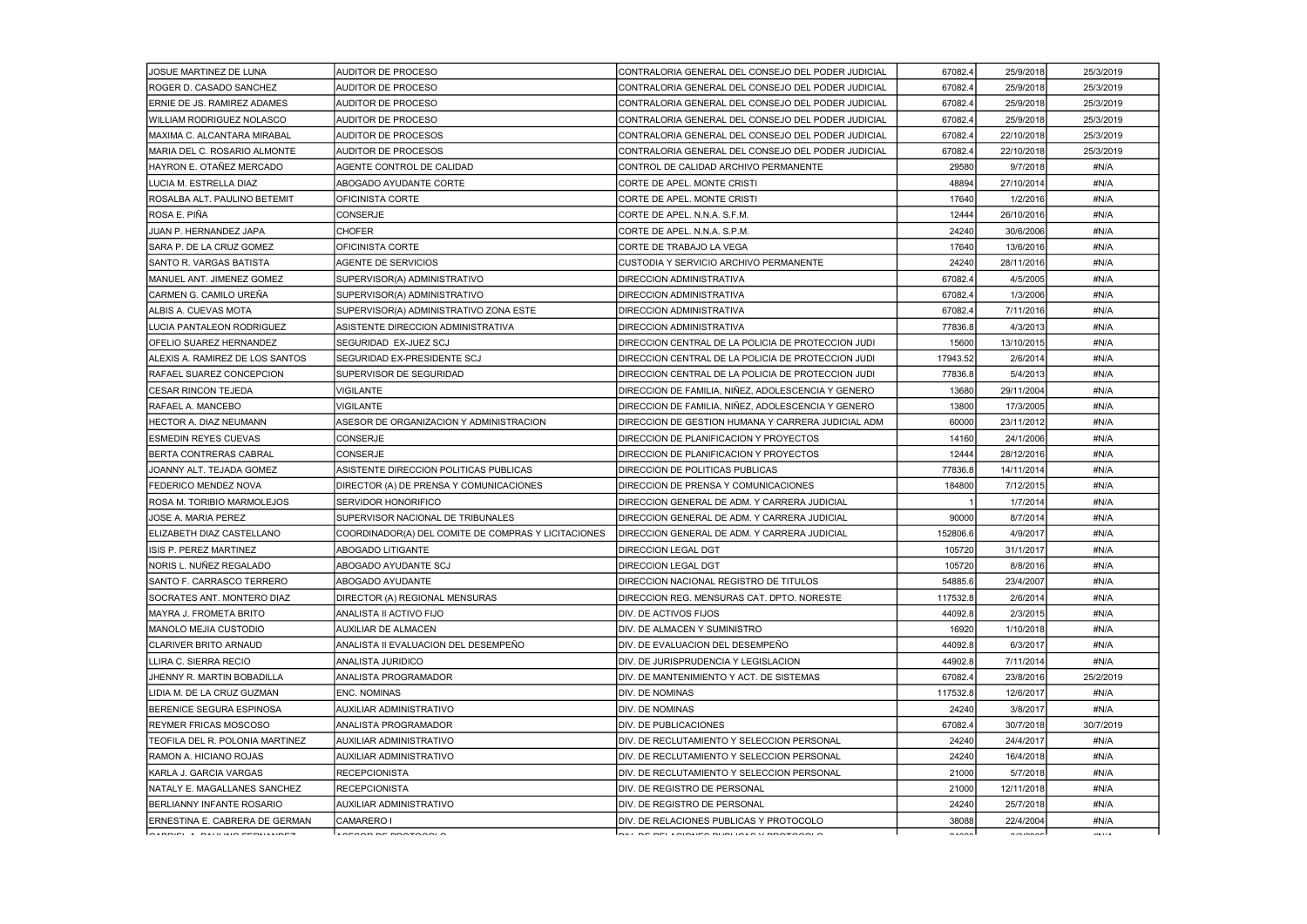| <b>ORLANDO E. PEREZ</b>           | <b>CAMARERO III</b>                       | DIV. DE RELACIONES PUBLICAS Y PROTOCOLO            | 28860    | 6/9/2007    | #N/A      |
|-----------------------------------|-------------------------------------------|----------------------------------------------------|----------|-------------|-----------|
| JOSE L. CARBUCCIA PIMENTEL        | <b>CAMARERO III</b>                       | DIV. DE RELACIONES PUBLICAS Y PROTOCOLO            | 28860    | 18/3/2016   | #N/A      |
| MANUEL E. NAVARRO ESPIRITUSANTO   | SECRETARIA (O) AUXILIAR III               | DIV. DE RELACIONES PUBLICAS Y PROTOCOLO            | 32160    | 6/9/2018    | #N/A      |
| <b>HECTOR F. VENTURA GONZALEZ</b> | ANALISTA JUNIOR SISTEMAS Y PROCEDIMIENTOS | DIV. DE SISTEMAS Y PROCEDIMIENTOS                  | 51804    | 13/8/2018   | 13/8/2019 |
| JOSE SANTA CRUZ ABREU             | ANALISTA JUNIOR SISTEMAS Y PROCEDIMIENTOS | DIV. DE SISTEMAS Y PROCEDIMIENTOS                  | 51804    | 13/8/2018   | 13/8/2019 |
| JOSMARY ORTIZ OROZCO              | ANALISTA JUNIOR SISTEMAS Y PROCEDIMIENTOS | DIV. DE SISTEMAS Y PROCEDIMIENTOS                  | 51804    | 13/8/2018   | 13/8/2019 |
| NIXON JUAN SALOMON                | <b>CATALOGADOR</b>                        | DOCUMENTACION Y BIBLIOTECAS                        | 33120    | 7/12/2016   | #N/A      |
| ROSA D. ACOSTA CACERES            | <b>CONSERJE</b>                           | DPTO. ADMINISTRATIVO BAORUCO                       | 12444    | 5/6/2006    | #N/A      |
| JORGE A. TONOS PEÑA               | <b>CONSERJE</b>                           | DPTO. ADMINISTRATIVO BARAHONA                      | 12444    | 21/4/2005   | #N/A      |
| CARLOS ML. FELIZ FERRERAS         | VIGILANTE                                 | DPTO. ADMINISTRATIVO BARAHONA                      | 12444    | 7/2/2006    | #N/A      |
| DOMINGO CAMPOS MATEO              | VIGILANTE                                 | DPTO. ADMINISTRATIVO BARAHONA                      | 12444    | 4/10/2006   | #N/A      |
| RAFAEL MENDEZ                     | MENSAJERO EXTERNO                         | DPTO. ADMINISTRATIVO BARAHONA                      | 16440    | 14/2/2003   | #N/A      |
| <b>IDARLENNY VOLQUEZ CUEVAS</b>   | MENSAJERO INTERNO                         | DPTO. ADMINISTRATIVO BARAHONA                      | 12444    | 23/6/2016   | #N/A      |
| ADOLFO C. LORA                    | VIGILANTE                                 | DPTO. ADMINISTRATIVO CORTE DE TRABAJO D.N.         | 12780    | 1/5/2002    | #N/A      |
| SANTO A. AMADOR GONZALEZ          | <b>MAYORDOMO III</b>                      | DPTO. ADMINISTRATIVO CORTE DE TRABAJO D.N.         | 16920    | 16/4/2001   | #N/A      |
| <b>ESTELIA MORILLO</b>            | CONSERJE                                  | DPTO. ADMINISTRATIVO CORTE DE TRABAJO D.N.         | 12444    | 1/6/2015    | #N/A      |
| CRUSITA AGRAMONTE OTAÑO           | CONSERJE                                  | DPTO. ADMINISTRATIVO CORTE DE TRABAJO D.N.         | 12444    | 21/9/2015   | #N/A      |
| <b>ISABEL MEJIA</b>               | <b>CONSERJE</b>                           | DPTO. ADMINISTRATIVO EL SEIBO                      | 12444    | 2/1/2017    | #N/A      |
| CECILIO SEVERINO SEVERINO         | <b>MAYORDOMO III</b>                      | DPTO. ADMINISTRATIVO EL SEIBO                      | 13800    | 31/1/2017   | #N/A      |
| <b>FRANCISCO SANCHEZ</b>          | <b>JARDINERO</b>                          | DPTO. ADMINISTRATIVO ESPAILLAT                     | 12444    | 28/3/2001   | #N/A      |
| NORMA C. ESCOBOZA                 | CONSERJE                                  | DPTO. ADMINISTRATIVO ESPAILLAT                     | 12444    | 29/12/2000  | #N/A      |
| MARITZA M. ABREU HERRERA          | <b>CONSERJE</b>                           | DPTO. ADMINISTRATIVO ESPAILLAT                     | 12444    | 3/11/2003   | #N/A      |
| INELSON MORALES ECHAVARRIA        | VIGILANTE                                 | DPTO. ADMINISTRATIVO HATO MAYOR                    | 12780    | 30/3/2005   | #N/A      |
| MANUEL DE JS. FERREIRA BUENO      | VIGILANTE                                 | DPTO. ADMINISTRATIVO JDOS. DE PAZ DE LA 2DA. CIRC. | 12780    | 15/7/2004   | #N/A      |
| MANUEL DE JS. ROJAS CHALAS        | <b>VIGILANTE</b>                          | DPTO. ADMINISTRATIVO JDOS. DE TRANS. D.N.          | 13618.81 | 7/10/2004   | #N/A      |
| PABLO Y. ROSARIO TERRERO          | ENCARGADO(A) OFICINA ADMINISTRATIVA I     | DPTO. ADMINISTRATIVO JDOS. DE TRANS. D.N.          | 45600    | 2/11/2000   | #N/A      |
| URSIMIDIO PACHECO PEGUERO         | <b>CONSERJE</b>                           | DPTO. ADMINISTRATIVO JDOS. DE TRANS. D.N.          | 12444    | 2/10/2001   | #N/A      |
| YESICA G. HERRERA PEÑA            | CONSERJE                                  | DPTO. ADMINISTRATIVO JDOS. DE TRANS. D.N.          | 12444    | 22/9/2016   | #N/A      |
| <b>FELIPA LIRIANO</b>             | <b>CONSERJE</b>                           | DPTO, ADMINISTRATIVO JUR. CIVIL S.D.               | 12444    | 1/10/2008   | #N/A      |
| ROSA D. JIMENEZ VALVERDE          | <b>CONSERJE</b>                           | DPTO, ADMINISTRATIVO JUR, CIVIL S.D.               | 12444    | 12/3/2015   | #N/A      |
| AGUSTINA DE LA CRUZ DE LEON       | CONSERJE                                  | DPTO. ADMINISTRATIVO JUR. LABORAL S.D.             | 13440    | 23/1/2006   | #N/A      |
| JUANA DE LEON DE LA ROSA          | <b>CONSERJE</b>                           | DPTO. ADMINISTRATIVO JUR. N.N.A. S.D.              | 12444    | 12/4/2004   | #N/A      |
| AVELINO FORNE ROBLES              | <b>PORTERO</b>                            | DPTO. ADMINISTRATIVO LA ALTAGRACIA                 | 12444    | 14/3/2006   | #N/A      |
| INICOLAS GUERRERO                 | <b>PORTERO</b>                            | DPTO, ADMINISTRATIVO LA ALTAGRACIA                 | 12444    | 17/8/2006   | #N/A      |
| JULIAN R. SENA PEREZ              | <b>MAYORDOMO III</b>                      | DPTO. ADMINISTRATIVO LA ROMANA                     | 13800    | 31/8/2005   | #N/A      |
| PABLO BAEZ RODRIGUEZ              | ENCARGADO(A) OFICINA ADMINISTRATIVA III   | DPTO. ADMINISTRATIVO LA ROMANA                     | 67405.2  | 8/3/2007    | #N/A      |
| IMARIO J. RODRIGUEZ               | REP. Y MANT. MAQUINAS ESCRIBIR            | DPTO. ADMINISTRATIVO LA VEGA                       | 4800     | 1/10/1997   | #N/A      |
| <b>GENARO D. MARTE SANTOS</b>     | MAYORDOMO I                               | DPTO. ADMINISTRATIVO LA VEGA                       | 16920    | 1/5/2002    | #N/A      |
| <b>JULIO GONZALEZ</b>             | <b>MAYORDOMO II</b>                       | DPTO. ADMINISTRATIVO MARIA TRINIDAD SANCHEZ        | 14760    | 9/6/2003    | #N/A      |
| <b>ROBERTO GONZALEZ MOREL</b>     | <b>INTERPRETE JUDICIAL</b>                | DPTO. ADMINISTRATIVO MONTE CRISTI                  | 21960    | 2/5/2001    | #N/A      |
| FIOR M. TAPIA PERALTA             | VIGILANTE                                 | DPTO. ADMINISTRATIVO MONTE CRISTI                  | 12444    | 21/3/2017   | #N/A      |
| <b> ELPIDIO SANTOS PAULA</b>      | VIGILANTE                                 | DPTO. ADMINISTRATIVO N.N.A. D.N.                   | 12780    | 24/5/2004   | #N/A      |
| ARISMENDY VASQUEZ CORDERO         | <b>VIGILANTE</b>                          | DPTO. ADMINISTRATIVO N.N.A. D.N.                   | 13680    | 16/12/2004  | #N/A      |
| <b>I</b> WILLY DE LA CRUZ GUZMAN  | MENSAJERO EXTERNO                         | DPTO. ADMINISTRATIVO N.N.A. D.N.                   | 18120    | 5/6/2017    | #N/A      |
| KEILA C. JORGE MOLINA             | AUXILIAR ADMINISTRATIVO                   | DPTO. ADMINISTRATIVO N.N.A. D.N.                   | 16440    | 18/6/2018   | #N/A      |
| OCTAVIO LORENZO FORTUNA           | <b>MENSAJERO INTERNO</b>                  | DPTO. ADMINISTRATIVO N.N.A. S.C.                   | 12444    | 21/4/2005   | #N/A      |
| LIRIO RAMIREZ CORNIELES           | <b>PLOMERO</b>                            | DPTO, ADMINISTRATIVO P.J.C.N.                      | 18360    | 12/2/2002   | #N/A      |
| VENERANDA POLANCO VILLAR          | <b>CONSERJE</b>                           | DPTO. ADMINISTRATIVO P.J.C.N.                      | 12444    | 1/10/2002   | #N/A      |
| leenu uu in oli suurol            | <b>DEDDADUATAD BE DAAULIEUTAA</b>         | BBTA IBUSIOTRITSIA BIAU                            | $1 - 21$ | 20112000000 | 118.17.8  |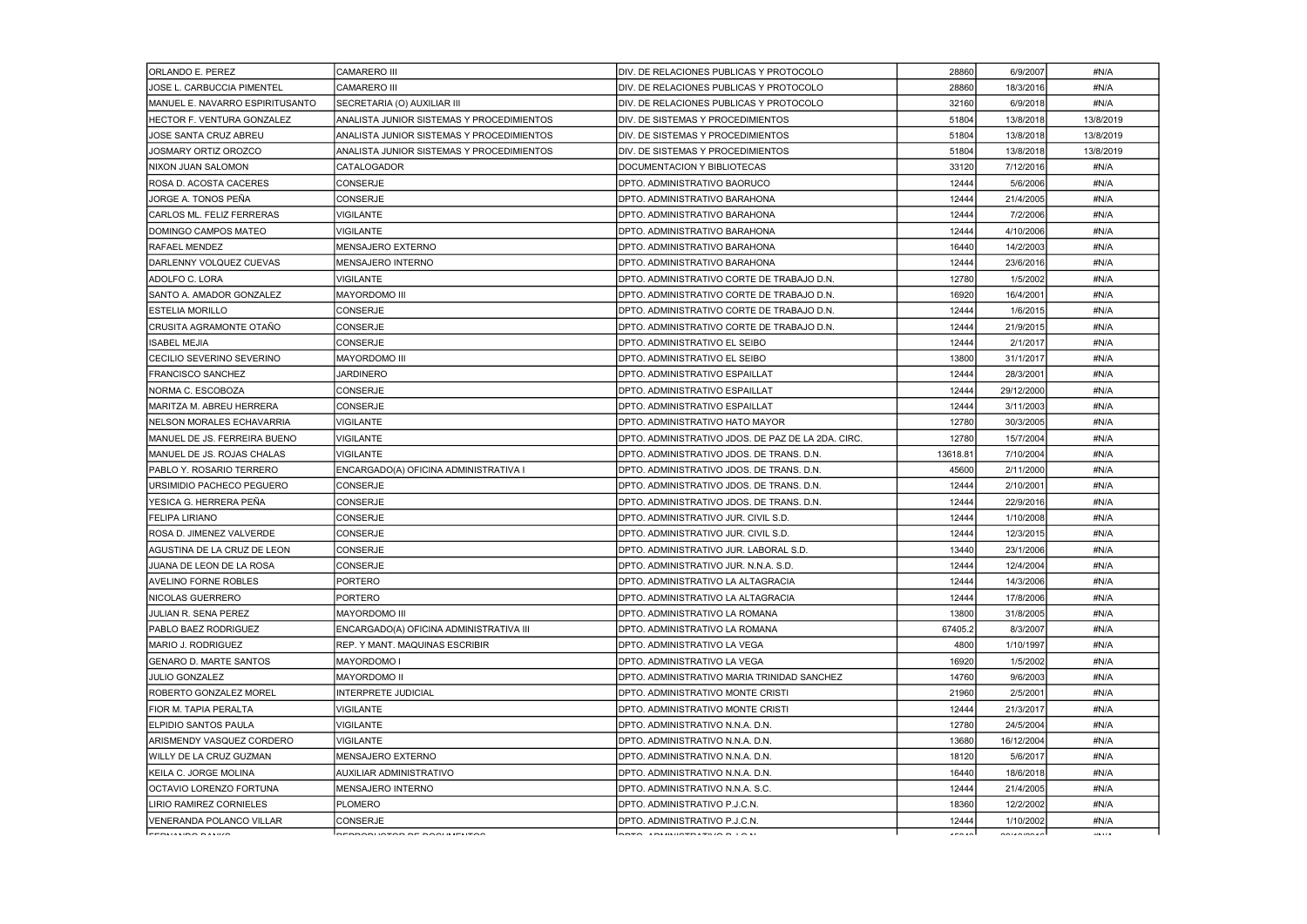| MANUEL ARMANDO ARIAS             | <b>VIGILANTE</b>                | <b>DPTO. ADMINISTRATIVO PERAVIA</b>             | 12444 | 1/7/2004   | #N/A      |
|----------------------------------|---------------------------------|-------------------------------------------------|-------|------------|-----------|
| RAMON E. DOÑE                    | <b>VIGILANTE</b>                | DPTO. ADMINISTRATIVO PJ CORTE DE APELACION D.N. | 13800 | 4/8/2005   | #N/A      |
| <b>SERGIO RAMIREZ VALENZUELA</b> | <b>VIGILANTE</b>                | DPTO. ADMINISTRATIVO PJ CORTE DE APELACION D.N. | 13800 | 25/11/2005 | #N/A      |
| CANDIDA R. CORPORAN SANTOS       | <b>CONSERJE</b>                 | DPTO. ADMINISTRATIVO PJ CORTE DE APELACION D.N. | 14160 | 13/12/2005 | #N/A      |
| LUISA ARBOLEDA SANTANA           | <b>CONSERJE</b>                 | DPTO. ADMINISTRATIVO PJ CORTE DE APELACION D.N. | 14160 | 1/11/2000  | #N/A      |
| MERCEDES LEDESMA FELIZ           | <b>CONSERJE</b>                 | DPTO. ADMINISTRATIVO PJ CORTE DE APELACION D.N. | 14160 | 1/11/2000  | #N/A      |
| RAMONA ALCANTARA VALDEZ          | CONSERJE                        | DPTO. ADMINISTRATIVO PJ CORTE DE APELACION D.N. | 14160 | 9/12/2008  | #N/A      |
| MAYRA DE LA CRUZ MATEO           | <b>CONSERJE</b>                 | DPTO. ADMINISTRATIVO PJ CORTE DE APELACION D.N. | 14160 | 17/11/2016 | #N/A      |
| ICARMEN PIERRE OLIVO             | <b>CONSERJE</b>                 | DPTO, ADMINISTRATIVO PJ CORTE DE APELACION D.N. | 14160 | 17/4/2017  | #N/A      |
| FIOR PERALTA MOYA                | <b>CONSERJE</b>                 | DPTO. ADMINISTRATIVO PJ CORTE DE APELACION D.N. | 14160 | 2/10/2018  | #N/A      |
| LEIDY M. PADILLA MORETA          | <b>CONSERJE</b>                 | DPTO. ADMINISTRATIVO PJ CORTE DE APELACION D.N. | 14160 | 28/5/2018  | #N/A      |
| JOHNNY I. DEL ROSARIO PANIAGUA   | <b>CONSERJE</b>                 | DPTO. ADMINISTRATIVO PJ CORTE DE APELACION D.N. | 12444 | 22/6/2018  | 13/8/2019 |
| IMARIA MEDINA SENA               | <b>CONSERJE</b>                 | DPTO. ADMINISTRATIVO PJ S.C.J.                  | 14160 | 4/9/2014   | #N/A      |
| CARMELO ACOSTA VASQUEZ           | PORTERO                         | DPTO. ADMINISTRATIVO PJ S.C.J.                  | 17444 | 15/2/2002  | #N/A      |
| RAISA T. GRULLON GARCIA          | SECRETARIA (O) AUXILIAR         | DPTO. ADMINISTRATIVO PJ S.C.J.                  | 23760 | 10/5/2004  | #N/A      |
| PEDRO BELLO PERALTA              | <b>VIGILANTE</b>                | DPTO. ADMINISTRATIVO PJ S.C.J.                  | 13800 | 27/4/2005  | #N/A      |
| <b>JOSE TIMO SELIS</b>           | ALBANIL S.C.J.                  | DPTO. ADMINISTRATIVO PJ S.C.J.                  | 15840 | 16/6/2005  | #N/A      |
| <b>MATILDES ALCANTARA VALDEZ</b> | <b>CONSERJE</b>                 | DPTO. ADMINISTRATIVO PJ S.C.J.                  | 14160 | 16/6/2005  | #N/A      |
| VIRGILIO ANT. JIMENEZ LEGUISAMO  | <b>PLOMERO</b>                  | DPTO. ADMINISTRATIVO PJ S.C.J.                  | 21480 | 11/8/2005  | #N/A      |
| <b>VENANCIO MARTINEZ BETREZ</b>  | <b>VIGILANTE</b>                | DPTO. ADMINISTRATIVO PJ S.C.J.                  | 13800 | 28/4/2006  | #N/A      |
| LEOPOLDO TEJEDA ALCANTARA        | VIGILANTE                       | DPTO. ADMINISTRATIVO PJ S.C.J.                  | 12900 | 15/11/2000 | #N/A      |
| IGNACIO RIVERA ROSARIO           | <b>JARDINERO</b>                | DPTO. ADMINISTRATIVO PJ S.C.J.                  | 14160 | 6/8/2015   | #N/A      |
| <b>YVELISSE FELIZ GARCIA</b>     | <b>CONSERJE</b>                 | DPTO. ADMINISTRATIVO PJ S.C.J.                  | 14160 | 2/3/2015   | #N/A      |
| MANUEL E. PEÑA PEREZ             | <b>TECNICO DE REFRIGERACION</b> | DPTO. ADMINISTRATIVO PJ S.C.J.                  | 22800 | 21/6/2017  | #N/A      |
| ANATALIA AQUINO PAULA            | <b>CONSERJE</b>                 | DPTO. ADMINISTRATIVO PJ S.C.J.                  | 14160 | 26/9/2016  | #N/A      |
| LUZ DEL A. NUÑEZ ALMANZAR        | <b>CONSERJE</b>                 | DPTO. ADMINISTRATIVO PJ S.C.J.                  | 12444 | 24/4/2017  | #N/A      |
| CRESCENCIO RAMOS VARGAS          | <b>VIGILANTE</b>                | DPTO. ADMINISTRATIVO PJ S.C.J.                  | 12780 | 6/9/2017   | #N/A      |
| JOSE FCO. ABREU MOTA             | <b>VIGILANTE</b>                | DPTO. ADMINISTRATIVO PUERTO PLATA               | 12444 | 31/5/2005  | #N/A      |
| LUCIANO RODRIGUEZ VASQUEZ        | <b>VIGILANTE</b>                | DPTO. ADMINISTRATIVO PUERTO PLATA               | 12444 | 5/5/2006   | #N/A      |
| JUAN DEL ROSARIO NUÑEZ           | <b>VIGILANTE</b>                | DPTO. ADMINISTRATIVO PUERTO PLATA               | 12444 | 23/10/2007 | #N/A      |
| <b>PATRICIO VENTURA HIRALDO</b>  | <b>CHOFER</b>                   | <b>IDPTO. ADMINISTRATIVO PUERTO PLATA</b>       | 24240 | 10/1/2017  | #N/A      |
| JOSE DE LAS M. CIPRIAN SANCHEZ   | VIGILANTE                       | DPTO. ADMINISTRATIVO S.C.                       | 12780 | 13/6/2005  | #N/A      |
| JUANA FCA. SANCHEZ MOTA          | <b>CONSERJE</b>                 | DPTO. ADMINISTRATIVO S.C.                       | 12444 | 1/1/2007   | #N/A      |
| IMIDONIA DE JESUS SANTOS         | <b>CONSERJE</b>                 | DPTO. ADMINISTRATIVO S.C.                       | 12444 | 1/1/2007   | #N/A      |
| BERNALDO SANTANA ENCARNACION     | <b>JARDINERO</b>                | DPTO, ADMINISTRATIVO S.C.                       | 14160 | 9/10/2001  | #N/A      |
| IMILAGROS CEBALLOS               | <b>MENSAJERO INTERNO</b>        | DPTO. ADMINISTRATIVO S.C.                       | 12444 | 18/7/2001  | #N/A      |
| FELIPE DIPRE DE LA ROSA          | VIGILANTE                       | DPTO. ADMINISTRATIVO S.C.                       | 12444 | 24/11/2003 | #N/A      |
| MIOSOTIS GERMAN TEJADA           | <b>CONSERJE</b>                 | DPTO. ADMINISTRATIVO S.C.                       | 12444 | 5/6/2017   | #N/A      |
| JACKELIN M. TAMAREZ              | <b>CONSERJE</b>                 | DPTO. ADMINISTRATIVO S.C.                       | 12444 | 6/7/2018   | #N/A      |
| IMARIA D. MATOS CASTILLO         | CONSERJE                        | DPTO. ADMINISTRATIVO S.D.                       | 14160 | 4/4/2005   | #N/A      |
| IMARINO C. ROMAN FELIZ           | AUXILIAR DE ALMACEN             | DPTO. ADMINISTRATIVO S.D.                       | 18720 | 2/2/2004   | #N/A      |
| IHECTOR R. PEREZ VENTURA         | SUPERVISOR DE SEGURIDAD         | DPTO. ADMINISTRATIVO S.D.                       | 45000 | 5/11/2013  | #N/A      |
| <b>JDANIEL MUÑOZ DURAN</b>       | SUPERVISOR DE SEGURIDAD         | DPTO. ADMINISTRATIVO S.D.                       | 24000 | 5/11/2013  | #N/A      |
| IVICTOR M. DE JESUS ROSARIO      | <b>MAYORDOMO I</b>              | DPTO. ADMINISTRATIVO S.D.                       | 20160 | 21/6/2016  | #N/A      |
| KEYSY C. OGANDO ALCANTARA        | AUXILIAR ADMINISTRATIVO         | DPTO. ADMINISTRATIVO S.D.                       | 16440 | 9/8/2018   | 11/4/2019 |
| ILEONARDA FAMILIA AQUINO         | <b>CONSERJE</b>                 | DPTO. ADMINISTRATIVO S.D. OESTE                 | 13440 | 21/4/2004  | #N/A      |
| <b>FELIPE SUERO MERCEDES</b>     | <b>VIGILANTE</b>                | DPTO. ADMINISTRATIVO S.D. OESTE                 | 13680 | 6/8/2004   | #N/A      |
| MINNA C. PIMENTEL SEPULVEDA      | <b>CONSERJE</b>                 | DPTO. ADMINISTRATIVO S.D. OESTE                 | 12444 | 9/2/2015   | #N/A      |
| التصب الدمعاء المصالحات          | $\sim$ $\sim$ $\sim$ $\sim$     | $\overline{\phantom{a}}$                        | .     | $-10001 -$ | 118.17.8  |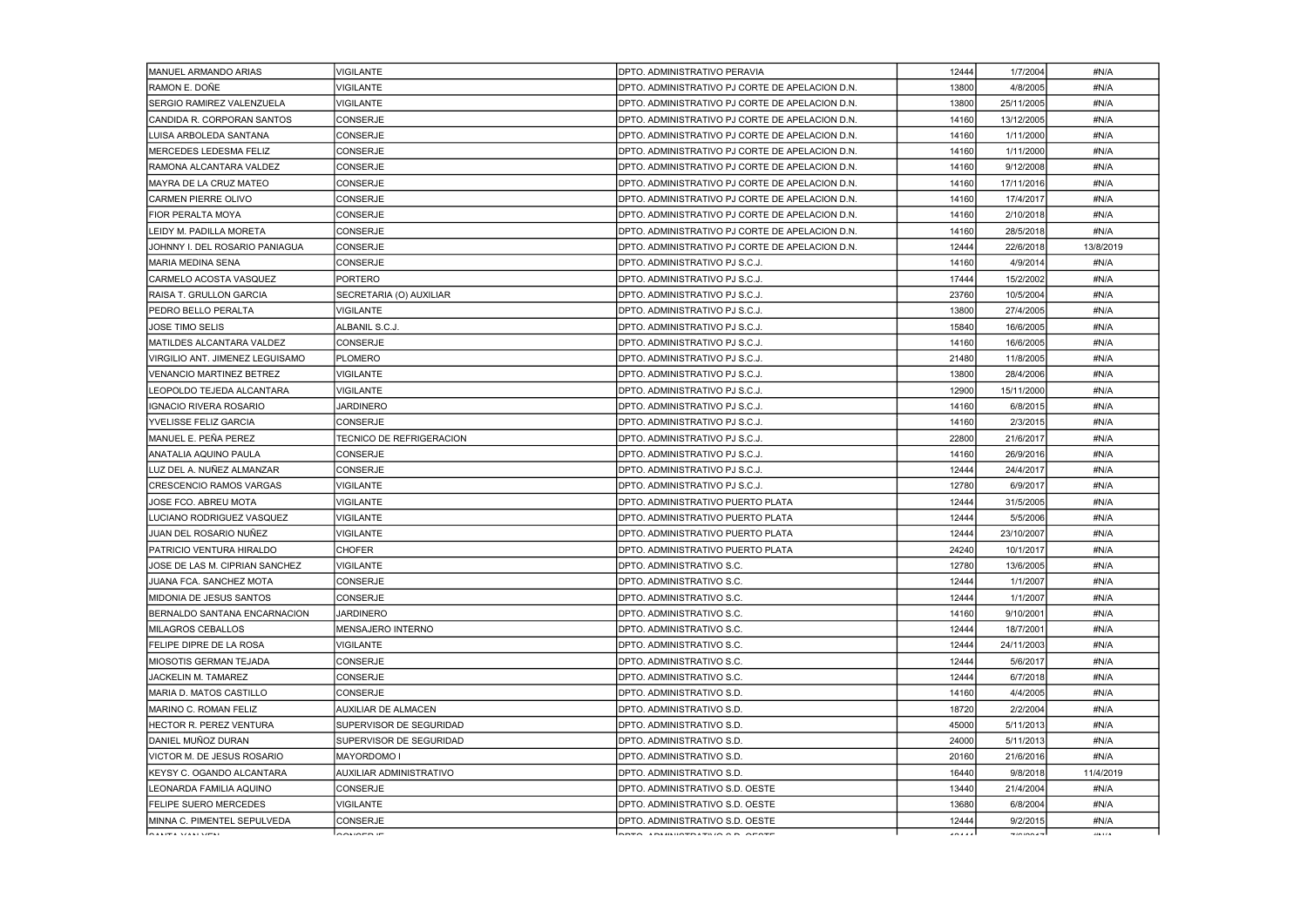| BERKIS M. LOPEZ ACOSTA               | ENCARGADO(A) OFICINA ADMINISTRATIVA IV   | DPTO. ADMINISTRATIVO S.F.M.                        | 81952.8              | 11/7/2007                                                   | #N/A     |
|--------------------------------------|------------------------------------------|----------------------------------------------------|----------------------|-------------------------------------------------------------|----------|
| ANGEL ML. DE LEON RAMIREZ            | ENC. MANTENIMIENTO                       | DPTO. ADMINISTRATIVO S.F.M.                        | 45540                | 1/4/2007                                                    | #N/A     |
| BERNARDA ALT. DIAZ RIVERA            | <b>CONSERJE</b>                          | DPTO. ADMINISTRATIVO S.F.M.                        | 12444                | 1/1/2007                                                    | #N/A     |
| CRISTINA ALT. ROJAS                  | <b>CONSERJE</b>                          | DPTO. ADMINISTRATIVO S.F.M.                        | 12444                | 10/5/2001                                                   | #N/A     |
| WILIS RAMIREZ AMPARO                 | <b>MENSAJERO INTERNO</b>                 | DPTO. ADMINISTRATIVO S.F.M.                        | 12444                | 21/2/2017                                                   | #N/A     |
| FRANCISCO A. MERCEDES FERRERAS       | <b>CHOFER</b>                            | <b>DPTO. ADMINISTRATIVO S.F.M.</b>                 | 24240                | 28/8/2017                                                   | #N/A     |
| DIGNA OGANDO                         | <b>CONSERJE</b>                          | DPTO. ADMINISTRATIVO S.J.M.                        | 12444                | 10/5/2001                                                   | #N/A     |
| LUISA MORA DE LOS SANTOS             | <b>CONSERJE</b>                          | DPTO. ADMINISTRATIVO S.J.M.                        | 12444                | 7/5/2001                                                    | #N/A     |
| <b>MANUEL RAMIREZ ROSADO</b>         | <b>VIGILANTE</b>                         | DPTO. ADMINISTRATIVO S.J.M.                        | 12444                | 28/11/2001                                                  | #N/A     |
| VICTOR AQUINO SANCHEZ                | CHOFER                                   | DPTO. ADMINISTRATIVO S.J.M.                        | 24240                | 9/8/2017                                                    | #N/A     |
| JUAN HERASME CUEVAS                  | <b>PORTERO</b>                           | DPTO. ADMINISTRATIVO S.P.M.                        | 12444                | 13/7/2006                                                   | #N/A     |
| JUAN I. HERNANDEZ SANCHEZ            | VIGILANTE                                | DPTO. ADMINISTRATIVO S.P.M.                        | 12444                | 29/11/2006                                                  | #N/A     |
| JOSE A. JIMENEZ CARELA               | VIGILANTE                                | DPTO. ADMINISTRATIVO S.P.M.                        | 12444                | 8/3/2007                                                    | #N/A     |
| <b>VINICIO HERRERA</b>               | <b>JARDINERO</b>                         | DPTO. ADMINISTRATIVO S.P.M.                        | 12444                | 8/8/2001                                                    | #N/A     |
| MERCEDES RAMOS SANTANA               | <b>CONSERJE</b>                          | DPTO. ADMINISTRATIVO S.P.M.                        | 12444                | 22/12/2014                                                  | #N/A     |
| <b>GENEROSO GERONIMO SHEPARD</b>     | <b>VIGILANTE</b>                         | DPTO. ADMINISTRATIVO SAMANA                        | 13680                | 6/12/2005                                                   | #N/A     |
| MARCOS ALCALA JAZMIN                 | VIGILANTE                                | DPTO. ADMINISTRATIVO SAMANA                        | 12444                | 14/8/2003                                                   | #N/A     |
| <b>MARIA COPLIN KELLY</b>            | ENC. ADMINISTRATIVO II DISTRITO JUDICIAL | <b>DPTO. ADMINISTRATIVO SAMANA</b>                 | 67405.2              | 6/4/2017                                                    | #N/A     |
| TRINIDAD VILLAFAÑA GONZALEZ          | VIGILANTE                                | DPTO, ADMINISTRATIVO SANCHEZ RAMIREZ               | 12444                | 13/11/2001                                                  | #N/A     |
| LUZ M. GENAO                         | <b>CONSERJE</b>                          | DPTO. ADMINISTRATIVO SANTIAGO                      | 12444                | 27/4/2006                                                   | #N/A     |
| MANUEL E. ESPINAL PERALTA            | <b>VIGILANTE</b>                         | DPTO. ADMINISTRATIVO SANTIAGO                      | 12444                | 1/1/2007                                                    | #N/A     |
| RAFAEL ANT. PAYERO RODRIGUEZ         | VIGILANTE                                | DPTO. ADMINISTRATIVO SANTIAGO                      | 12444                | 1/1/2007                                                    | #N/A     |
| FELIX ML. ROSADO                     | VIGILANTE                                | DPTO. ADMINISTRATIVO SANTIAGO                      | 12444                | 2/5/2000                                                    | #N/A     |
| FRANCISCO ALB. RODRIGUEZ MEDINA      | VIGILANTE                                | DPTO. ADMINISTRATIVO SANTIAGO                      | 12444                | 23/10/2000                                                  | #N/A     |
| <b>RAMON MARTE</b>                   | <b>JARDINERO</b>                         | <b>DPTO. ADMINISTRATIVO SANTIAGO</b>               | 12444                | 23/9/2002                                                   | #N/A     |
| PEDRO A. PADILLA VARGAS              | <b>JARDINERO</b>                         | DPTO. ADMINISTRATIVO SANTIAGO                      | 12444                | 23/9/2002                                                   | #N/A     |
| JUAN B. JIMENEZ RODRIGUEZ            | VIGILANTE                                | <b>DPTO. ADMINISTRATIVO SANTIAGO</b>               | 12444                | 1/3/2001                                                    | #N/A     |
| RAFAEL ANT. GOMEZ MEJIA              | VIGILANTE                                | DPTO. ADMINISTRATIVO SANTIAGO                      | 12780                | 31/3/2016                                                   | #N/A     |
| CARLOS R. ALCANTARA DOMINGUEZ        | JARDINERO                                | DPTO. ADMINISTRATIVO SANTIAGO                      | 12444                | 4/7/2016                                                    | #N/A     |
| <b>RAFAEL ANTONIO TORRES TAVERAS</b> | <b>VIGILANTE</b>                         | DPTO. ADMINISTRATIVO SANTIAGO                      | 12444                | 10/4/2017                                                   | #N/A     |
| <b>JOSE FRIAS</b>                    | <b>MAYORDOMO II</b>                      | DPTO. ADMINISTRATIVO TRIB. SUPERIOR ADMINISTRATIVO | 18120                | 9/12/2014                                                   | #N/A     |
| <b>JUAN B. ALCANTARA SOTO</b>        | <b>CONSERJE</b>                          | DPTO. ADMINISTRATIVO TRIBUNALES FAMILIA            | 13440                | 21/4/2004                                                   | #N/A     |
| RAFAEL CASTRO                        | <b>VIGILANTE</b>                         | DPTO. ADMINISTRATIVO TRIBUNALES FAMILIA            | 12780                | 10/5/2004                                                   | #N/A     |
| RAMON A. TINEO DIAZ                  | <b>MAYORDOMO III</b>                     | DPTO. ADMINISTRATIVO TRIBUNALES FAMILIA            | 18720                | 29/11/2004                                                  | #N/A     |
| ANTONIO MENDEZ FLORIAN               | <b>VIGILANTE</b>                         | IDPTO. ADMINISTRATIVO TRIBUNALES FAMILIA           | 13680                | 28/11/2005                                                  | #N/A     |
| JUANA B. LLUVERES CASTILLO           | CONSERJE                                 | DPTO. ADMINISTRATIVO TRIBUNALES FAMILIA            | 13440                | 13/2/2004                                                   | #N/A     |
| LUIS R. RIVAS UREÑA                  | <b>VIGILANTE</b>                         | DPTO. ADMINISTRATIVO VALVERDE                      | 12444                | 1/4/2002                                                    | #N/A     |
| REYNALDO ANT. CASTILLO MEJIA         | ANALISTA I CONTABILIDAD                  | DPTO. DE CONTABILIDAD                              | 51804                | 12/11/2012                                                  | #N/A     |
| IALBA E. VASQUEZ DE MEDRANO          | ISECRETARIA (O) DE DEPARTAMENTO          | DPTO. DE CONTABILIDAD                              | 37920                | 2/6/2014                                                    | #N/A     |
| HECTOR A. DEÑO FIGUEREO              | SUPERVISOR DE PLANTAS ELECTRICAS         | <b>DPTO. DE INFRAESTRUCTURA FISICA</b>             | 133056               | 13/3/2012                                                   | #N/A     |
| İMIGUEL A. PIÑA QUEZADA              | AUXILIAR ADMINISTRATIVO                  | DPTO. DE INFRAESTRUCTURA FISICA                    | 24240                | 19/10/2016                                                  | #N/A     |
| ALTAGRACIA BATISTA ALCANTARA         | <b>CONSERJE</b>                          | <b>DPTO. DE MANTENIMIENTO J.I.</b>                 | 14160                | 1/1/2007                                                    | #N/A     |
| DAYSI MONTILLA GENAO                 | <b>CONSERJE</b>                          | DPTO. DE MANTENIMIENTO J.I.                        | 14484                | 1/1/2007                                                    | #N/A     |
| JOSEFA MODESTO MARTE                 | <b>CONSERJE</b>                          | <b>DPTO. DE MANTENIMIENTO J.I.</b>                 | 14484                | 1/1/2007                                                    | #N/A     |
| JOSE ALT. VALDEZ MATEO               | <b>AUX. DE MANTENIMIENTO</b>             | DPTO. DE MANTENIMIENTO J.I. D.N. Y ZONA SUR        | 24240                | 19/12/2008                                                  | #N/A     |
| UBALDO RODRIGUEZ CABRERA             | PLOMERO                                  | DPTO. DE MANTENIMIENTO J.I. ZONA NORTE Y NORESTE   | 20760                | 13/1/2009                                                   | #N/A     |
| CRISTINA DEL C. DIAZ COLON           | <b>CONSERJE</b>                          | DPTO. DE MANTENIMIENTO J.I. ZONA NORTE Y NORESTE   | 12444                | 5/10/2015                                                   | #N/A     |
| ELIZABETH AMPARO RODRIGUEZ           | SECRETARIA (O)                           | DPTO. DE TECNOLOGIA J.I.                           | 34980                | 9/2/2015                                                    | #N/A     |
|                                      |                                          | laeneuou emittainen Li                             | $\sim$ $\sim$ $\sim$ | $\begin{array}{ccc}\n\cdots & \cdots & \cdots\n\end{array}$ | 118.17.8 |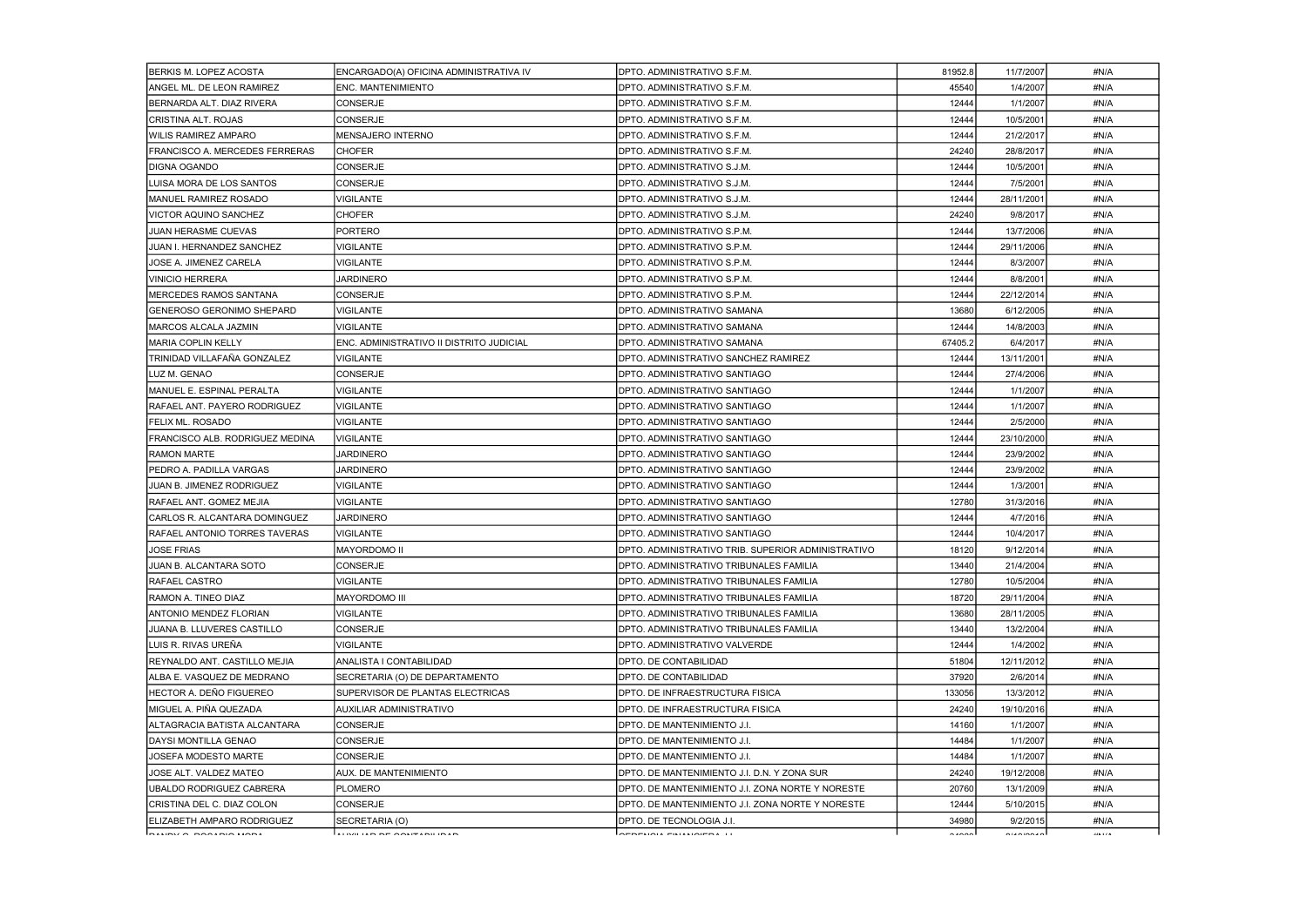| GRISELDA DEL C. GUZMAN CASTILLO       | <b>ASESOR</b>                 | INSPECTORIA GENERAL DEL CONSEJO DEL PODER JUDICIAL | 21000         | 1/10/2016  | #N/A          |
|---------------------------------------|-------------------------------|----------------------------------------------------|---------------|------------|---------------|
| FERNANDO A. HERNANDEZ                 | <b>ASESOR</b>                 | INSPECTORIA GENERAL DEL CONSEJO DEL PODER JUDICIAL | 21000         | 1/10/2016  | #N/A          |
| SONIA VARGAS BAEZ                     | ASESOR                        | NSPECTORIA GENERAL DEL CONSEJO DEL PODER JUDICIAL  | 10500         | 1/10/2016  | #N/A          |
| RICARDO ANT. SOTO TRONCOSO            | <b>ASESOR</b>                 | INSPECTORIA GENERAL DEL CONSEJO DEL PODER JUDICIAL | 21000         | 1/10/2016  | #N/A          |
| <b>GREMELY MA. BATISTA DE LA CRUZ</b> | ASESOR                        | INSPECTORIA GENERAL DEL CONSEJO DEL PODER JUDICIAL | 21000         | 1/10/2016  | #N/A          |
| ALTAGRACIA LORENZO ROSARIO            | <b>ASESOR</b>                 | INSPECTORIA GENERAL DEL CONSEJO DEL PODER JUDICIAL | 26250         | 1/10/2016  | #N/A          |
| LAURA M. NAVARRO HERNANDEZ            | <b>ASESOR</b>                 | INSPECTORIA GENERAL DEL CONSEJO DEL PODER JUDICIAL | 21000         | 1/10/2016  | #N/A          |
| YHANCORIS FLORES MORENO               | SEGURIDAD DE FUNCIONARIO      | INSPECTORIA GENERAL DEL CONSEJO DEL PODER JUDICIAL | 15000         | 10/5/2017  | #N/A          |
| THANIA Y. MONTAS RIVERA               | ASESOR                        | INSPECTORIA GENERAL DEL CONSEJO DEL PODER JUDICIAL | 26250         | 3/10/2017  | #N/A          |
| IMANUEL E. CORCINO PANIAGUA           | <b>ASESOR</b>                 | INSPECTORIA GENERAL DEL CONSEJO DEL PODER JUDICIAL | 21000         | 29/11/2017 | #N/A          |
| IYUREIDY MATOS GARCIA                 | <b>ASESOR</b>                 | INSPECTORIA GENERAL DEL CONSEJO DEL PODER JUDICIAL | 21000         | 14/3/2018  | #N/A          |
| <b>GLENNY E. PUELLO JIMENEZ</b>       | <b>ASESOR</b>                 | INSPECTORIA GENERAL DEL CONSEJO DEL PODER JUDICIAL | 15750         | 16/5/2018  | #N/A          |
| MARINO GUERRERO SUGILIO               | ASESOR                        | INSPECTORIA GENERAL DEL CONSEJO DEL PODER JUDICIAL | 21000         | 29/8/2018  | #N/A          |
| ESTHER L. PEREZ FERRERAS              | OFICINISTA 1RA. INSTANCIA     | JDO. DE 1RA. INST. BAORUCO                         | 15720         | 22/6/2017  | #N/A          |
| <b>CRISTIAN GONZALES</b>              | ALGUACIL DE ESTRADO           | JDO. DE 1RA. INST. CONSTANZA                       | 14760         | 8/8/2007   | #N/A          |
| ANA Y. DIAZ SANTANA                   | CONSERJE-MENSAJERO(A)         | JDO. DE 1RA. INST. INDEPENDENCIA                   | 12444         | 2/5/2017   | #N/A          |
| JOSE DE JS. ORTIZ ARACENA             | ALGUACIL DE ESTRADO           | <b>JDO. DE LA INSTRUCCION DAJABON</b>              | 14760         | 11/1/2016  | #N/A          |
| YODENNIS M. DIAZ PEREZ                | ALGUACIL DE ESTRADO           | JDO. DE LA INSTRUCCION PEDERNALES                  | 14760         | 18/2/2016  | #N/A          |
| YUDISSA MA. BUSTAMANTE MONTERO        | OFICINISTA 1RA. INSTANCIA     | JDO. DE LA INSTRUCCION PERAVIA                     | 15720         | 12/3/2018  | 31/12/2018    |
| IMARIANO URBAEZ DEL JESUS             | VIGILANTE                     | JDO. DE LA INSTRUCCION SAN JOSE DE OCOA            | 12444         | 1/1/2001   | #N/A          |
| IMELANEA MATOS MEJIA                  | CONSERJE                      | JDO. DE LA INSTRUCCION SAN JOSE DE OCOA            | 12444         | 29/12/2000 | #N/A          |
| MIGUEL H. LOPEZ                       | OFICINISTA 1RA. INSTANCIA     | JDO. DE LA INSTRUCCION VILLA ALTAGRACIA            | 15720         | 13/8/2018  | 11/6/2019     |
| ALBA D. MATEO VELASQUEZ               | OFICINISTA JDO. DE PAZ        | JDO. DE PAZ ASUNTOS MUNIC. S.C.                    | 14760         | 16/7/2018  | 21/2/2019     |
| <b>ISAAC MORIS</b>                    | <b>VIGILANTE</b>              | JDO. DE PAZ ASUNTOS MUNIC. S.D. NORTE              | 13680         | 16/3/2004  | #N/A          |
| <b>CESAR SANCHEZ</b>                  | <b>VIGILANTE</b>              | JDO. DE PAZ BAJOS DE HAINA                         | 12444         | 12/12/2001 | #N/A          |
| <b>FLORENCIO LORENZO</b>              | VIGILANTE                     | JDO. DE PAZ BAJOS DE HAINA                         | 12444         | 13/11/2007 | #N/A          |
| LUIS O. TEJEDA DE LOS SANTOS          | VIGILANTE                     | JDO. DE PAZ BOHECHIO                               | 12444         | 25/9/2007  | #N/A          |
| LUZ D. SANTANA QUEZADA                | CONSERJE-MENSAJERO(A)         | JDO. DE PAZ CAYETANO GERMOSEN                      | 12444         | 14/3/2006  | #N/A          |
| ANTONIO E. CEDEÑO MILLIARD            | VIGILANTE                     | JDO. DE PAZ DE LA 1RA. CIRC. D.N.                  | 12780         | 2/11/2004  | #N/A          |
| LUIS F. BELTRE SANTOS                 | <b>VIGILANTE</b>              | JDO. DE PAZ DE LA 1RA. CIRC. D.N.                  | 12780         | 6/1/2015   | #N/A          |
| <b>IVAN PUJOLS DICENT</b>             | IOFICINISTA JDO. DE PAZ       | JDO. DE PAZ DE LA 1RA. CIRC. D.N.                  | 16440         | 20/3/2017  | 31/12/2018    |
| YATNA M. PEREZ REYES                  | <b>OFICINISTA JDO. DE PAZ</b> | JDO. DE PAZ DE LA 1RA. CIRC. D.N.                  | 16440         | 11/6/2018  | 22/1/2019     |
| CRISMEIRY R. CASTILLO LLUBERES        | IOFICINISTA JDO. DE PAZ       | JDO. DE PAZ DE LA 1RA. CIRC. D.N.                  | 16440         | 8/5/2018   | #N/A          |
| KRYSMEIRY G. ESTEVEZ                  | OFICINISTA JDO. DE PAZ        | JDO. DE PAZ DE LA 1RA. CIRC. S.D. ESTE             | 16440         | 30/7/2018  | #N/A          |
| FRANCHELIS A. ALCANTARA FERRERAS      | OFICINISTA JDO. DE PAZ        | JDO. DE PAZ DE LA 2DA. CIRC. D.N.                  | 16440         | 16/7/2018  | 11/4/2019     |
| LUCILA D. ALVAREZ ALVAREZ             | CONSERJE                      | JDO. DE PAZ DE LA 2DA. CIRC. S.D. ESTE             | 12444         | 25/6/2001  | #N/A          |
| YANIRIS ALMONTE KING                  | OFICINISTA JDO. DE PAZ        | JDO. DE PAZ DE LA 2DA. CIRC. S.D. ESTE             | 12444         | 23/10/2018 | 31/12/2018    |
| <b>MANUEL A. PAULINO ROMERO</b>       | OFICINISTA JDO. DE PAZ        | JDO. DE PAZ DE LA 3RA. CIRC. D.N.                  | 16440         | 29/10/2018 | #N/A          |
| EDWIN M. MORENO CASTILLO              | OFICINISTA JDO. DE PAZ        | JDO. DE PAZ DE LA 4TA. CIRC. D.N.                  | 16440         | 4/4/2016   | #N/A          |
| LORELYN MONTAS DE LA CRUZ             | OFICINISTA JDO. DE PAZ        | JDO. DE PAZ DE LA 4TA. CIRC. D.N.                  | 16440         | 14/8/2018  | #N/A          |
| JOSE FCO. DE OLEO ENCARNACION         | (CONSERJE-MENSAJERO(A)        | JDO. DE PAZ EL CERCADO                             | 12444         | 9/3/2015   | #N/A          |
| ALBA I. BARRIENTOS VALDEZ             | CONSERJE-MENSAJERO(A)         | JDO. DE PAZ EL LLANO                               | 12444         | 2/11/2001  | #N/A          |
| JOSE ALT. PEREZ PIÑA                  | <b>VIGILANTE</b>              | JDO. DE PAZ EL VALLE                               | 12444         | 10/3/2006  | #N/A          |
| JORGE ANT. PERALTA DOMINGUEZ          | VIGILANTE                     | JDO. DE PAZ ESPERANZA                              | 12444         | 2/8/2004   | #N/A          |
| ISERGIO DE LA CRUZ MEDINA             | CONSERJE-MENSAJERO(A)         | JDO. DE PAZ GUAYMATE                               | 12444         | 15/11/2007 | #N/A          |
| HILCIA Y. RAMOS BETANCES              | IOFICINISTA JDO. DE PAZ       | JDO. DE PAZ LA ALTAGRACIA                          | 14760         | 31/5/2017  | #N/A          |
| EUGENIA A. MEDINA RODRIGUEZ           | OFICINISTA JDO. DE PAZ        | JDO. DE PAZ LA ROMANA                              | 14760         | 11/9/2018  | #N/A          |
| JULIO A. ESPEJO ORTEGA                | <b>VIGILANTE</b>              | JDO. DE PAZ LAGUNA SALADA                          | 12444         | 13/12/2000 | #N/A          |
| <b>DAMON DE 19 DIVEDA CAMBLICANO</b>  | <b>NAGILANTE</b>              | מוומות למס את מתו                                  | 10 <i>AAA</i> | 7/2/2001   | $HNI/\Lambda$ |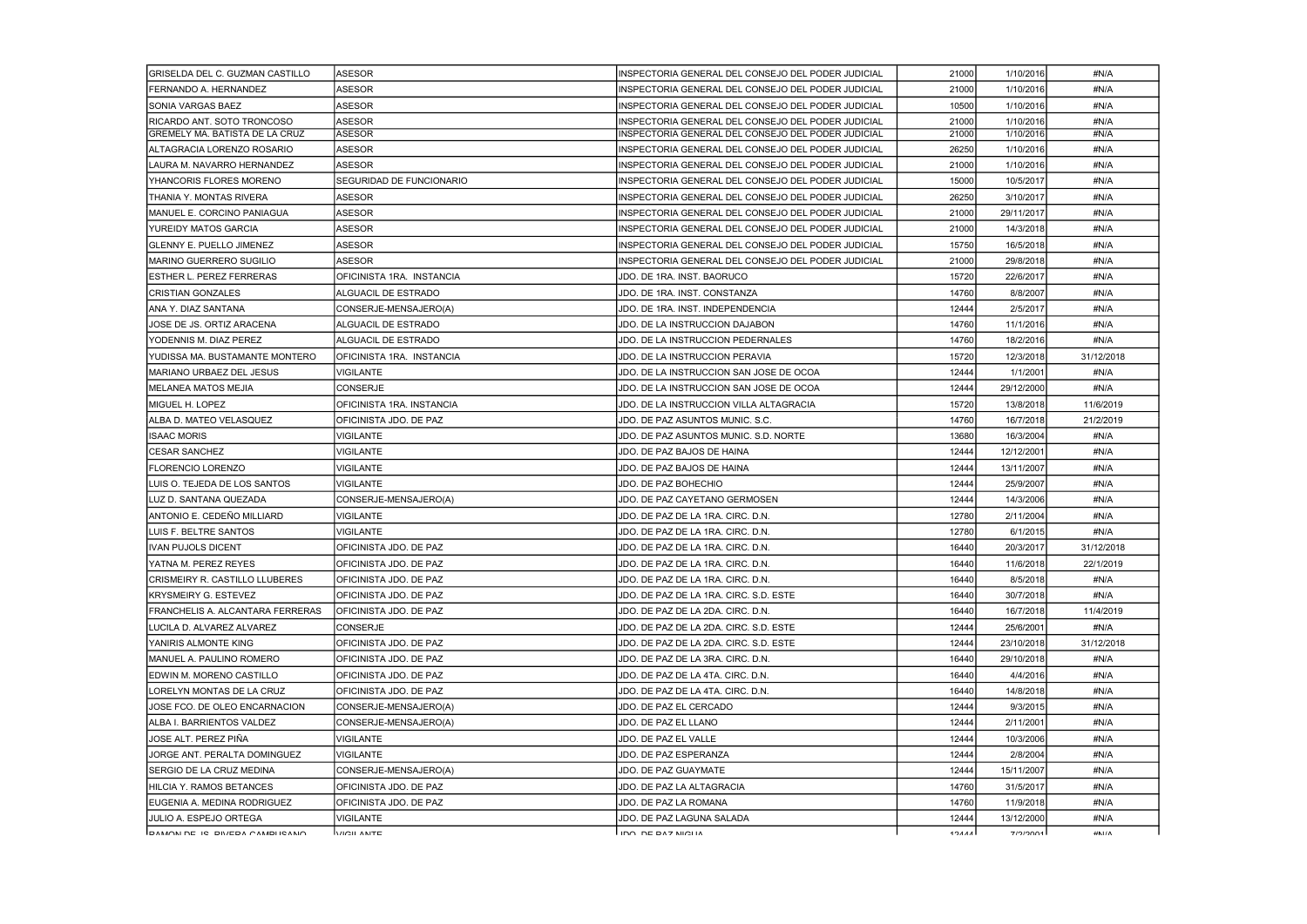| IESEQUIER MATOS ACOSTA              | <b>VIGILANTE</b>                  | JDO. DE PAZ PARAISO                                | 12444    | 29/11/2006   | #N/A       |
|-------------------------------------|-----------------------------------|----------------------------------------------------|----------|--------------|------------|
| ILORGIRIES ACOSTA FELIZ             | OFICINISTA JDO. DE PAZ            | JDO. DE PAZ PARAISO                                | 14760    | 23/5/2017    | #N/A       |
| IMIGUEL B. TERRERO FERRERAS         | <b>VIGILANTE</b>                  | JDO. DE PAZ PEDERNALES                             | 12444    | 1/6/2000     | #N/A       |
| CHARLES I. JIMENEZ PEREZ            | ALGUACIL DE ESTRADO               | JDO. DE PAZ S.C.                                   | 13800    | 18/8/2014    | #N/A       |
| <b>FREDY TAVERAS DE JESUS</b>       | VIGILANTE                         | JDO. DE PAZ S.D. NORTE                             | 13680    | 2/2/2006     | #N/A       |
| IMELANY MONCION PAULINO             | OFICINISTA JDO. DE PAZ            | JDO. DE PAZ S.D. OESTE                             | 16440    | 17/9/2018    | 20/9/2020  |
| RAMON RODRIGUEZ PULA                | <b>VIGILANTE</b>                  | JDO. DE PAZ SABANA GRANDE DE PALENQUE              | 12444    | 12/1/2007    | #N/A       |
| IJUANA M. NUÑEZ PICHARDO            | CONSERJE-MENSAJERO(A)             | JDO. DE PAZ SABANA IGLESIA                         | 12444    | 5/6/2017     | #N/A       |
| WILLIAM R. MEJIA                    | <b>VIGILANTE</b>                  | JDO. DE PAZ SABANA LARGA                           | 12444    | 6/9/2007     | #N/A       |
| ANA M. ESPINAL NUÑEZ                | CONSERJE-MENSAJERO(A)             | JDO. DE PAZ SAN JOSE DE LAS MATAS                  | 12444    | 3/7/2017     | #N/A       |
| BIENVENIDO ANT. RUIZ Y ROSARIO      | <b>VIGILANTE</b>                  | JDO. DE PAZ SAN RAFAEL DEL YUMA                    | 12444    | 3/7/2006     | #N/A       |
| FINLANDIA J. BELTRE MEDINA          | CONSERJE-MENSAJERO(A)             | JDO. DE PAZ TABARA ARRIBA                          | 12444    | 7/10/2016    | #N/A       |
| <b>GREGORIO REYES</b>               | <b>VIGILANTE</b>                  | JDO. DE PAZ TAMAYO                                 | 12444    | 21/6/2016    | #N/A       |
| JUAN ALB. ACOSTA HIDALGO            | <b>VIGILANTE</b>                  | JDO. DE PAZ TENARES                                | 12444    | 7/6/2006     | #N/A       |
| EDINSON PEREZ GONZALEZ              | <b>VIGILANTE</b>                  | JDO. DE PAZ UVILLA                                 | 12444    | 16/2/2007    | #N/A       |
| <b>IBLAS GERARDO HEREDIA</b>        | <b>VIGILANTE</b>                  | JDO. DE PAZ VICENTE NOBLE                          | 12444    | 25/1/2005    | #N/A       |
| SOFI ALT. RAMIREZ SANTANA           | CONSERJE-MENSAJERO(A)             | JDO. DE PAZ VILLA ALTAGRACIA                       | 12444    | 2/5/2017     | #N/A       |
| IROSANNA V. MORENO PANIAGUA         | CONSERJE-MENSAJERO(A)             | JDO. DE PAZ YAGUATE                                | 12444    | 3/10/2016    | #N/A       |
| IMINERVA M. VILORIA MARIA           | ABOGADO AYUDANTE 1RA. INST.       | JDO. DE TRABAJO DUARTE                             | 36000    | 30/7/2018    | #N/A       |
| <b>ELBA J. AQUINO ESPINAL</b>       | <b>ARCHIVISTA</b>                 | OFIC. COORDINADORA ARCHIVO JUDICIAL                | 13920    | 21/4/2015    | #N/A       |
| GREGORIO A. CASTILLO PEÑA           | <b>ARCHIVISTA</b>                 | OFIC. COORDINADORA ARCHIVO JUDICIAL                | 13920    | 8/3/2017     | #N/A       |
| DIONICIO ROSARIO JIMENEZ            | <b>ARCHIVISTA</b>                 | OFIC. COORDINADORA ARCHIVO JUDICIAL                | 13920    | 22/10/2018   | #N/A       |
| CARLOS M. SOTO SALAS                | <b>ARCHIVISTA</b>                 | OFIC. DE ARCHIVO JUDICIAL CAM.CIVIL CORTE DE APEL  | 13920    | 11/1/2017    | #N/A       |
| IMAXIMO B. REINOSO TAPIA            | SUPERVISOR DE ARCHIVO             | OFIC. DE ARCHIVO JUDICIAL PJ LA VEGA               | 29580    | 16/2/2007    | #N/A       |
| <b>ANEURYS R. RODRIGUEZ PERALTA</b> | <b>ARCHIVISTA</b>                 | OFIC. DE ARCHIVO JUDICIAL PJ SANTIAGO              | 13920    | 29/5/2017    | #N/A       |
| LUIS MARIÑEZ PEÑA                   | SEGURIDAD DE PLANTA               | OFIC. DE SEGURIDAD S.C.J.                          | 19197.23 | 1/5/2018     | #N/A       |
| IISIDRO CORDERO                     | SEGURIDAD EX-PRESIDENTE SCJ       | OFIC. DE SEGURIDAD S.C.J.                          | 21360    | 9/12/2005    | #N/A       |
| JUAN C. JIMENEZ HIDALGO             | SUPERVISOR DE SEGURIDAD           | OFIC. DE SEGURIDAD S.C.J.                          | 45000    | 13/9/2017    | #N/A       |
| LENIN R. VASQUEZ CABRERA            | SOPORTE TECNICO II                | OFIC. DE TECNOLOGIAS REGIONAL ZONA NORTE           | 34980    | 17/7/2017    | #N/A       |
| ANA J. SALAS JIMENEZ                | OFICINISTA 1RA. INSTANCIA         | OFIC, JUDICIAL SERV, ATENC, PERMANENTE D.N.        | 20760    | 8/5/2018     | 31/12/2018 |
| LEONARDO CONTRERAS FELIZ            | ARCHIVISTA                        | OFIC. JUEZ COORD. JDO. DE LA INSTRUCCION D.N.      | 13920    | 7/5/2018     | 31/12/2018 |
| MARIA DE L. GÓMEZ VÁSQUEZ           | OFICINISTA 1RA. INSTANCIA         | PCIA. CAMARA CIVIL JDO. 1RA. INST. D.N.            | 20760    | 11/10/2017   | 31/12/2018 |
| GERSON N. RODRIGUEZ ROSARIO         | OFICINISTA 1RA. INSTANCIA         | PCIA. CAMARA CIVIL JDO. 1RA. INST. D.N.            | 20760    | 11/10/2017   | 31/12/2018 |
| <b>CESAR L. SOSA LIRANZO</b>        | IOFICINISTA 1RA. INSTANCIA        | PCIA. CAMARA CIVIL JDO. 1RA. INST. D.N.            | 20760    | 11/10/2017   | 31/12/2018 |
| ICARMEN M. FIGUEROA CASTILLO        | OFICINISTA 1RA. INSTANCIA         | PCIA, CAMARA CIVIL JDO, 1RA, INST, D.N.            | 20760    | 21/5/2018    | 31/12/2018 |
| IANTONIO M. MELO MOLINA             | OFICINISTA 1RA. INSTANCIA         | PCIA. CAMARA CIVIL JDO. 1RA. INST. D.N.            | 20760    | 11/7/2018    | 31/12/2018 |
| JEIME L. BERNABE LORENZO            | OFICINISTA 1RA. INSTANCIA         | PCIA. CAMARA CIVIL JDO. 1RA. INST. D.N.            | 20760    | 23/7/2018    | 31/12/2018 |
| ILOREN P. JESUS GARCIA              | OFICINISTA 1RA. INSTANCIA         | PCIA. CAMARA CIVIL JDO. 1RA. INST. D.N.            | 20760    | 30/7/2018    | 31/12/2018 |
| INORMA C. BAEZ ABREU                | OFICINISTA 1RA. INSTANCIA         | PCIA. CAMARA CIVIL JDO. 1RA. INST. D.N.            | 20760    | 25/9/2018    | 31/12/2018 |
| IELIZABETH DEL C. ALMANZAR ACOSTA   | <b>IOFICINISTA 1RA. INSTANCIA</b> | PCIA. CAMARA CIVIL JDO. 1RA. INST. D.N.            | 20760    | 25/9/2018    | 31/12/2018 |
| IALEJANDRA NUÑEZ GERALDINO          | OFICINISTA 1RA. INSTANCIA         | PCIA. CAMARA CIVIL JDO. 1RA. INST. D.N.            | 20760    | 25/9/2018    | 31/12/2018 |
| IKATERINE Y. ESTEVEZ GUERRERO       | OFICINISTA 1RA. INSTANCIA         | PCIA. Y 1RA. SALA CAMARA CIVIL JDO. 1RA. INST. S.D | 20760    | 7/6/2018     | 31/12/2018 |
| IMILCIADES JAVIER RUIZ              | SEGURIDAD EX-PRESIDENTE SCJ       | PRESIDENCIA S.C.J.                                 | 20441.57 | 7/9/2015     | #N/A       |
| CHURCHI R. GONZALEZ GUERRERO        | ASESOR FINANCIERO                 | PRESIDENCIA S.C.J.                                 | 122112   | 2/1/2012     | #N/A       |
| IANTHONY REINOSO REYES              | SEGURIDAD PRESIDENTE SCJ          | PRESIDENCIA S.C.J.                                 | 30000    | 1/9/2016     | #N/A       |
| IEDDY FCO. PAULINO BALBUENA         | SEGURIDAD PRESIDENTE SCJ          | PRESIDENCIA S.C.J.                                 | 16000    | 1/2/2018     | #N/A       |
| IANA W. LUNA PEÑA                   | ABOGADO AYUDANTE SCJ              | PRIMERA SALA S.C.J.                                | 105720   | 1/2/2017     | #N/A       |
| IJULIA L. MUÑOZ SANTANA             | ABOGADO AYUDANTE SCJ              | PRIMERA SALA S.C.J.                                | 105720   | 1/2/2017     | #N/A       |
|                                     | lanainin in ne ilina aa i         | ----------------                                   | 11700    | $-1 - 10010$ | 118.17.8   |
|                                     |                                   |                                                    |          |              |            |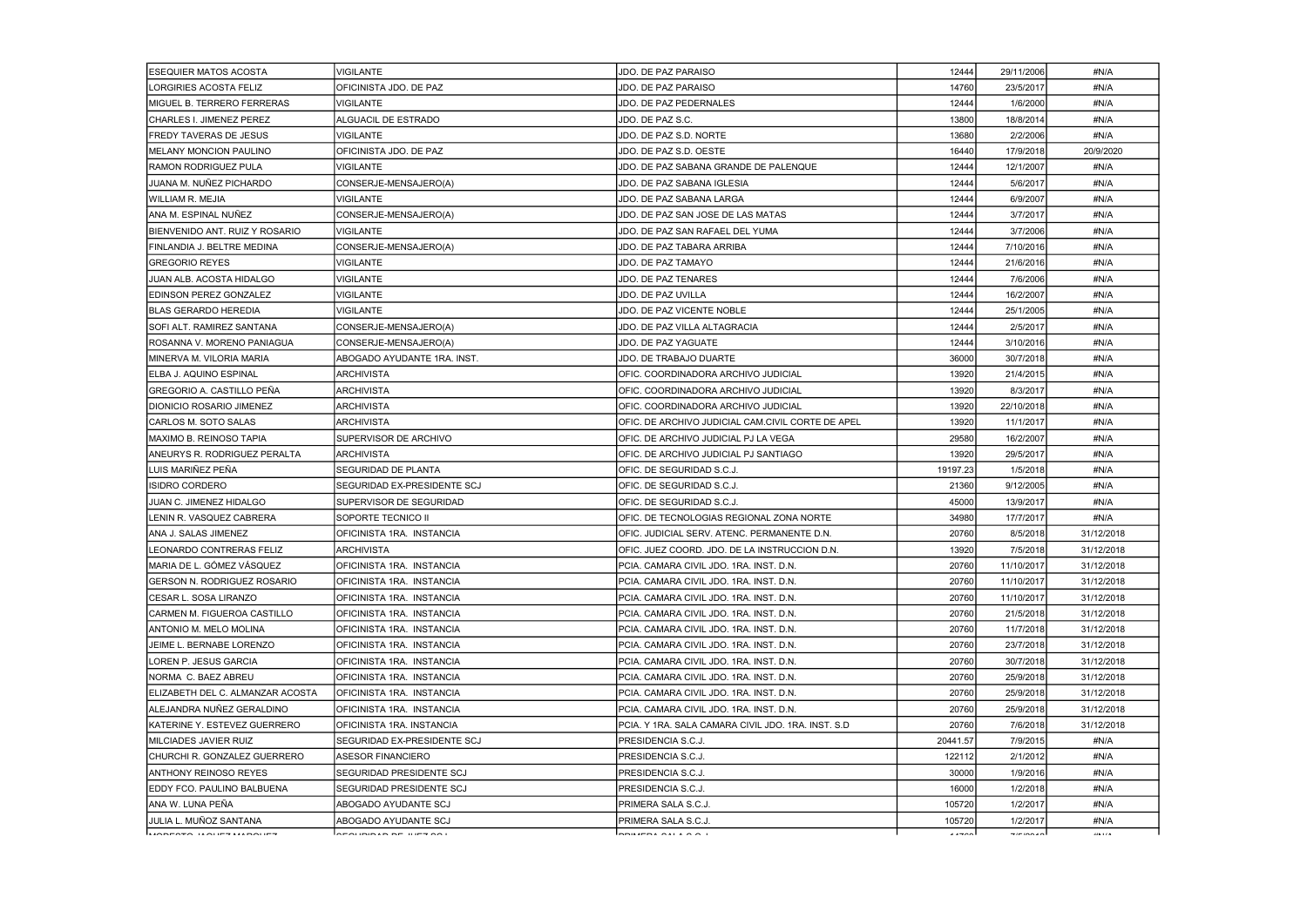| MIGUELINA G. DE MOYA LONGO           | AUX. DE RECEPCION Y ENTREGA        | REGISTRO DE TITULOS LA VEGA                        | 24240    | 3/11/2014   | #N/A      |
|--------------------------------------|------------------------------------|----------------------------------------------------|----------|-------------|-----------|
| PURITA GARCIA GONZALEZ               | <b>CONSERJE</b>                    | REGISTRO DE TITULOS PUERTO PLATA                   | 12444    | 1/8/2016    | #N/A      |
| MARIA C. ASENCIO ABREU               | <b>AUXILIAR REGISTRAL</b>          | REGISTRO DE TITULOS S.C.                           | 15720    | 11/11/2014  | #N/A      |
| ICARMEN PEÑA                         | <b>CONSERJE</b>                    | REGISTRO DE TITULOS S.F.M.                         | 12444    | 1/8/2016    | #N/A      |
| <b>FEHARET I. DE LA CRUZ ESTEVEZ</b> | <b>AUXILIAR REGISTRAL</b>          | REGISTRO DE TITULOS S.F.M.                         | 16440    | 25/9/2018   | 25/3/2019 |
| CAROLINA ALT. RODRIGUEZ BRITO        | <b>CONSERJE</b>                    | SALA CIVIL TRIBUNAL N.N.A. DUARTE                  | 12444    | 7/2/2017    | #N/A      |
| JESUS SILVERIO                       | VIGILANTE                          | SALA PENAL 1ER. TRIBUNAL N.N.A. SANTIAGO           | 12444    | 15/9/1999   | #N/A      |
| HILARIO J. HOLGUIN SANTOS            | VIGILANTE                          | SALA PENAL TRIBUNAL N.N.A. LA VEGA                 | 12444    | 1/3/2001    | #N/A      |
| IDIONICIO G. VALERIO CRUZ            | <b>VIGILANTE</b>                   | ISALA PENAL TRIBUNAL N.N.A. LA VEGA                | 12444    | 27/11/2001  | #N/A      |
| JUAN ALB. ROSARIO GOMEZ              | ALGUACIL DE ESTRADO                | SALA PENAL TRIBUNAL N.N.A. S.D.                    | 14760    | 31/3/2016   | #N/A      |
| <b>JULIAN GARCIA</b>                 | <b>MENSAJERO EXTERNO</b>           | SECCION DE TRAMITES Y CORRESPONDENCIA              | 22800    | 12/10/2005  | #N/A      |
| <b>ANTONY REYES ROJAS</b>            | MENSAJERO INTERNO                  | SECCION DE TRAMITES Y CORRESPONDENCIA              | 16920    | 31/10/2018  | 13/8/2019 |
| IHORACIO GONZALEZ                    | <b>CHOFER</b>                      | SECCION DE TRANSPORTACION                          | 29580    | 1/5/2015    | #N/A      |
| CEFERINO OFFRER DE LA ROSA           | <b>CHOFER</b>                      | <b>SECCION DE TRANSPORTACION</b>                   | 24240    | 7/9/2015    | #N/A      |
| VICTOR H. GIL REYES                  | <b>CHOFER</b>                      | SECCION DE TRANSPORTACION                          | 29580    | 4/1/2007    | #N/A      |
| ISO L. ADAMES HERNANDEZ              | <b>CHOFER</b>                      | SECCION DE TRANSPORTACION                          | 24240    | 2/9/2014    | #N/A      |
| ISAN E. SANCHEZ                      | <b>CHOFER</b>                      | SECCION DE TRANSPORTACION                          | 16920    | 3/4/2017    | #N/A      |
| <b>IMANUEL SIERRA FABIAN</b>         | <b>ENC. TRANSPORTACION</b>         | SECCION DE TRANSPORTACION                          | 77836.8  | 17/11/2014  | #N/A      |
| JORGE A. ALBA CASTILLO               | <b>CHOFER</b>                      | SECCION DE TRANSPORTACION                          | 24240    | 24/11/2014  | #N/A      |
| DONAL R. MORALES SEVERINO            | <b>CHOFER</b>                      | <b>SECCION DE TRANSPORTACION</b>                   | 24240    | 13/1/2015   | #N/A      |
| SANTIAGO L. PERERA DURAN             | <b>CHOFER</b>                      | SECCION DE TRANSPORTACION                          | 24240    | 10/2/2015   | #N/A      |
| lWATER R. PEREZ PEREZ                | <b>CHOFER</b>                      | <b>SECCION DE TRANSPORTACION</b>                   | 24240    | 4/7/2016    | #N/A      |
| IREYNALDO FRIAS CASTRO               | <b>CHOFER</b>                      | SECCION DE TRANSPORTACION                          | 24240    | 13/5/2015   | #N/A      |
| CONFESOR BOVIER DE LA CRUZ           | <b>CHOFER</b>                      | SECCION DE TRANSPORTACION                          | 24240    | 23/9/2015   | #N/A      |
| FRANCISCO W. JONES BRACHE            | <b>CHOFER</b>                      | SECCION DE TRANSPORTACION                          | 29580    | 31/3/2016   | #N/A      |
| PABLO ANT. FLORIAN HERNANDEZ         | <b>CHOFER</b>                      | SECCION DE TRANSPORTACION                          | 29580    | 21/4/2016   | #N/A      |
| <b>VIRGILIO ANT. BERIGUETE</b>       | <b>CHOFER</b>                      | SECCION DE TRANSPORTACION                          | 29580    | 26/4/2016   | #N/A      |
| BIENVENIDO VASQUEZ                   | <b>CHOFER</b>                      | <b>SECCION DE TRANSPORTACION</b>                   | 24240    | 5/6/2017    | #N/A      |
| HAROLD A. LEMBERT MERCADO            | <b>CHOFER</b>                      | SECCION DE TRANSPORTACION                          | 24240    | 17/9/2018   | #N/A      |
| <b>RIGOBERTO SOSA HERNANDEZ</b>      | <b>CHOFER</b>                      | <b>SECCION DE TRANSPORTACION</b>                   | 24240    | 6/6/2017    | #N/A      |
| <b>IPEDRO A. POLANCO JIMENEZ</b>     | <b>CHOFER</b>                      | <b>ISECCION DE TRANSPORTACION</b>                  | 24240    | 7/9/2017    | #N/A      |
| JESUS M. CRUZ LEONARDO               | LAVADOR DE VEHICULOS               | SECCION DE TRANSPORTACION                          | 14160    | 4/6/2018    | #N/A      |
| TOMAS E. MERCEDES HURTADO            | <b>CHOFER</b>                      | SECCION DE TRANSPORTACION                          | 24240    | 1/6/2018    | #N/A      |
| SANTO M. MORALES NUÑEZ               | <b>CHOFER</b>                      | SECCION DE TRANSPORTACION                          | 24240    | 19/9/2018   | #N/A      |
| IWILANDY A. ALMONTE SARITA           | ALGUACIL DE ESTRADO                | SECRETARIA GENERAL JDO. ESP. TRANS Y MUNIC. SANTIA | 11426.4  | 21/6/2017   | #N/A      |
| RAMON ANT. ORTIZ MARTINEZ            | MENSAJERO EXTERNO                  | SECRETARIA GENERAL S.C.J.                          | 22800    | 6/3/2006    | #N/A      |
| AMABEL A. RICART ASTACIO             | <b>OFICINISTA SCJ</b>              | SECRETARIA GENERAL S.C.J.                          | 40605.6  | 31/7/2017   | 4/2/2019  |
| YERMANA G. OZUNA ROSSO               | OFICINISTA SCJ                     | SECRETARIA GENERAL S.C.J.                          | 40605.6  | 31/7/2017   | 4/2/2019  |
| SINDY M. MARTINEZ DE LEON            | <b>OFICINISTA</b>                  | SECRETARIA GENERAL TRIBUNAL SUPERIOR ADM. D.N.     | 24240    | 19/7/2017   | 21/2/2019 |
| FERNANDO A. DIAZ CRUZ                | <b>OFICINISTA</b>                  | SECRETARIA GENERAL TRIBUNAL SUPERIOR ADM. D.N.     | 24240    | 17/8/2017   | 19/2/2019 |
| ETEFANA DE LOS SANTOS REYNOSO        | <b>OFICINISTA</b>                  | SECRETARIA GENERAL TRIBUNAL SUPERIOR ADM. D.N.     | 24240    | 21/8/2017   | 23/2/2019 |
| IMARIANO ANT. GUZMAN PEREZ           | <b>OFICINISTA</b>                  | SECRETARIA GENERAL TRIBUNAL SUPERIOR ADM. D.N.     | 24240    | 11/9/2018   | 22/2/2019 |
| IGERINELDO MONTAS MONTERO            | SEGURIDAD DE JUEZ SCJ              | SEGUNDA SALA S.C.J.                                | 15600    | 13/10/2015  | #N/A      |
| IHERIBERTO BENITEZ SOTO              | SEGURIDAD DE JUEZ SCJ              | SEGUNDA SALA S.C.J.                                | 14400    | 24/8/2015   | #N/A      |
| PEDRO J. RONE MOSCOSO                | ASISTENTE DE JUEZ MIEMBRO SALA SCJ | SEGUNDA SALA S.C.J.                                | 54885.6  | 25/1/2012   | #N/A      |
| ICARLOS M. NUÑEZ SEVERINO            | <b>OFICINISTA</b>                  | SOPORTE A JUECES J.P. S.D.                         | 24240    | 3/10/2016   | #N/A      |
| IALEXANDRA DIAZ VASQUEZ              | ABOGADO AYUDANTE                   | SOPORTE A JUECES J.P. S.D.                         | 58374    | 1/12/2016   | #N/A      |
| ROSEDDY F. PIÑA VELEZ                | <b>OFICINISTA</b>                  | SOPORTE A JUECES J.P. S.D.                         | 24240    | 11/4/2018   | 11/4/2019 |
| <u>Iomeo ospois</u>                  | صعيبت تتمميا                       | leached de edaiuseedia                             | انممتممت | التمممنميند | 118.17.8  |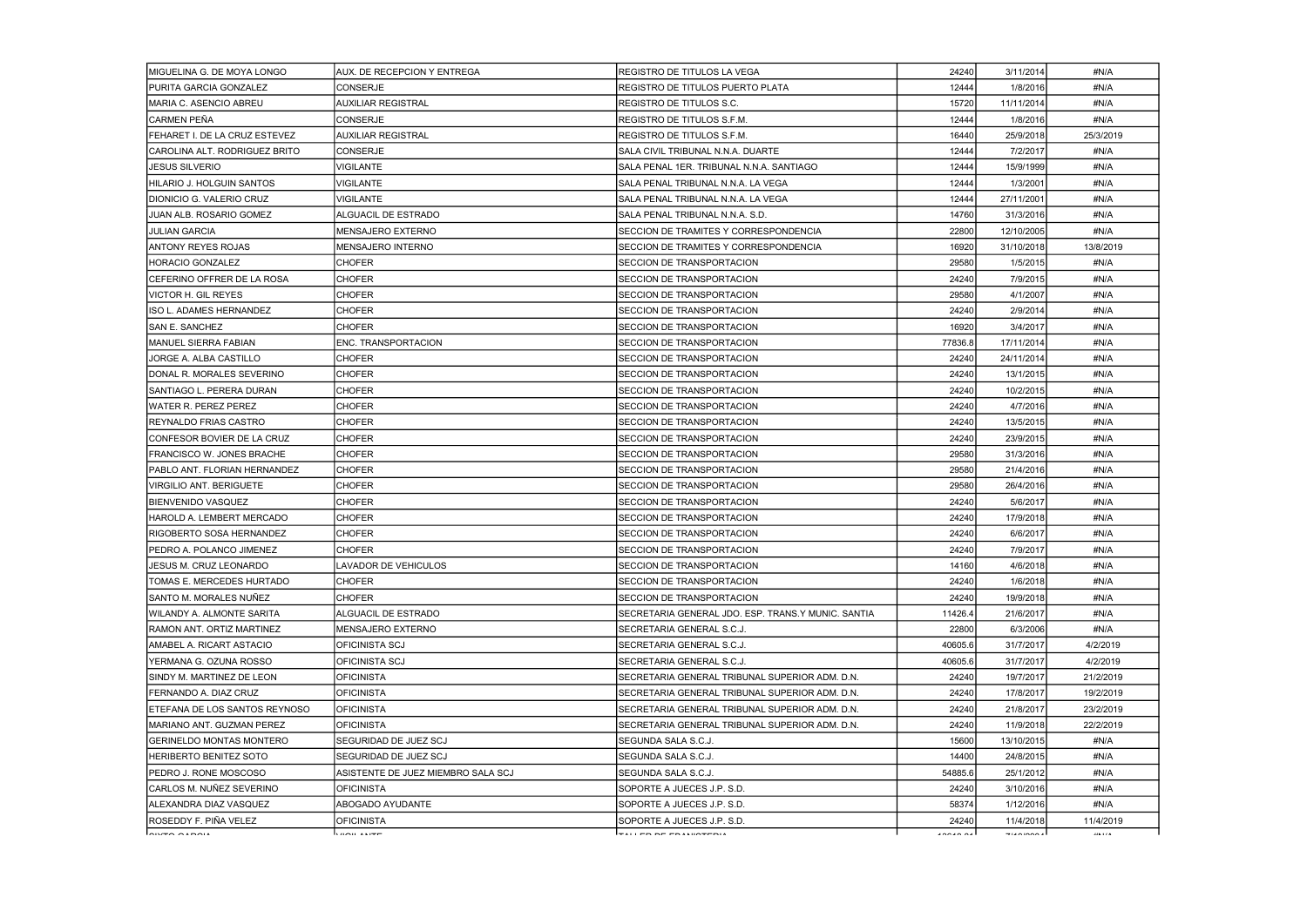| ANGEL DEL R. MERCEDES JAVIER          | <b>VIGILANTE</b>             | TALLER DE EBANISTERIA                           | 12780   | 4/9/2001                                                                                                                                                                                                                                                                                                                                                                                                                                                      | #N/A       |
|---------------------------------------|------------------------------|-------------------------------------------------|---------|---------------------------------------------------------------------------------------------------------------------------------------------------------------------------------------------------------------------------------------------------------------------------------------------------------------------------------------------------------------------------------------------------------------------------------------------------------------|------------|
| IMANUEL O. CIPRIAN MATOS              | EBANISTA II S.C.J.           | TALLER DE EBANISTERIA                           | 34980   | 13/9/2017                                                                                                                                                                                                                                                                                                                                                                                                                                                     | 14/9/2019  |
| HECTOR L. ENCARNACION GARCIA          | EBANISTA II S.C.J.           | TALLER DE EBANISTERIA                           | 34980   | 9/10/2017                                                                                                                                                                                                                                                                                                                                                                                                                                                     | 10/9/2019  |
| ALCEDO PEÑA ABREU                     | EBANISTA II S.C.J.           | TALLER DE EBANISTERIA                           | 34980   | 9/10/2017                                                                                                                                                                                                                                                                                                                                                                                                                                                     | 14/9/2019  |
| IRAMON A. BREA BAEZ                   | EBANISTA II S.C.J.           | TALLER DE EBANISTERIA                           | 34980   | 5/12/2017                                                                                                                                                                                                                                                                                                                                                                                                                                                     | 14/9/2019  |
| DARLING DE LEON MENDOZA               | EBANISTA II S.C.J.           | TALLER DE EBANISTERIA                           | 34980   | 16/4/2018                                                                                                                                                                                                                                                                                                                                                                                                                                                     | 14/9/2019  |
| <b>ICRUCITO MONTERO VALDEZ</b>        | SEGURIDAD DE JUEZ SCJ        | TERCERA SALA S.C.J.                             | 26352   | 5/6/2012                                                                                                                                                                                                                                                                                                                                                                                                                                                      | #N/A       |
| IERASMO F. DEL CARMEN GREGORIO        | SEGURIDAD DE JUEZ SCJ        | TERCERA SALA S.C.J.                             | 27550   | 2/9/2015                                                                                                                                                                                                                                                                                                                                                                                                                                                      | #N/A       |
| ISEGUNDO DEL ROSARIO SANCHEZ          | ISEGURIDAD DE JUEZ SCJ       | TERCERA SALA S.C.J.                             | 14400   | 24/8/2015                                                                                                                                                                                                                                                                                                                                                                                                                                                     | #N/A       |
| IDANILO SERRANO GRULLART              | SEGURIDAD DE JUEZ SCJ        | TERCERA SALA S.C.J.                             | 12584.4 | 17/1/2014                                                                                                                                                                                                                                                                                                                                                                                                                                                     | #N/A       |
| SERGIO A. ALVAREZ PEREZ               | SEGURIDAD DE JUEZ SCJ        | TERCERA SALA S.C.J.                             | 15600   | 21/3/2014                                                                                                                                                                                                                                                                                                                                                                                                                                                     | #N/A       |
| IPEDRO M. RODRIGUEZ SAVIÑON           | SEGURIDAD DE JUEZ SCJ        | TERCERA SALA S.C.J.                             | 14000   | 15/5/2018                                                                                                                                                                                                                                                                                                                                                                                                                                                     | #N/A       |
| YOSAIRA E. SOLANO SANTANA             | OFICINISTA 1RA. INSTANCIA    | TRIBUNAL COL. C/P JDO. 1RA. INST. LA ALTAGRACIA | 15720   | 6/8/2018                                                                                                                                                                                                                                                                                                                                                                                                                                                      | 27/12/2018 |
| IINGRID M. JIMENEZ                    | IOFICINISTA 1RA. INSTANCIA   | TRIBUNAL COL. C/P JDO. 1RA. INST. LA ROMANA     | 15720   | 28/5/2018                                                                                                                                                                                                                                                                                                                                                                                                                                                     | #N/A       |
| HILDA HERNANDEZ                       | OFICINISTA 1RA. INSTANCIA    | TRIBUNAL COL. C/P JDO. 1RA. INST. MARIA T.S.    | 15720   | 3/10/2018                                                                                                                                                                                                                                                                                                                                                                                                                                                     | #N/A       |
| GLADYS ALT. MARTINEZ RODRIGUEZ        | ABOGADO AYUDANTE 1RA. INST.  | TRIBUNAL COL. C/P JDO. 1RA. INST. MONTE CRISTI  | 36000   | 3/9/2014                                                                                                                                                                                                                                                                                                                                                                                                                                                      | #N/A       |
| IRAFAEL J. CASTILLO DE MORLA          | ABOGADO AYUDANTE 1RA. INST.  | TRIBUNAL DE TIERRAS J.O. LA ALTAGRACIA          | 36000   | 5/9/2018                                                                                                                                                                                                                                                                                                                                                                                                                                                      | 30/12/2018 |
| JENNIFER FORTUNA REYES                | OFICINISTA J.O.              | TRIBUNAL DE TIERRAS J.O. PUERTO PLATA           | 15720   | 28/6/2017                                                                                                                                                                                                                                                                                                                                                                                                                                                     | 31/12/2018 |
| RAMONA BONILLA GIL                    | CONSERJE                     | TRIBUNAL DE TIERRAS J.O. PUERTO PLATA           | 12444   | 12/12/2016                                                                                                                                                                                                                                                                                                                                                                                                                                                    | #N/A       |
| IEMMA M. OLIVERO MERCEDES             | OFICINISTA J.O.              | TRIBUNAL DE TIERRAS J.O. PUERTO PLATA           | 15720   | 29/6/2017                                                                                                                                                                                                                                                                                                                                                                                                                                                     | 31/12/2018 |
| IVANESSA M. RICARDO CABRERA           | OFICINISTA J.O.              | TRIBUNAL DE TIERRAS J.O. PUERTO PLATA           | 15720   | 18/9/2017                                                                                                                                                                                                                                                                                                                                                                                                                                                     | 31/12/2018 |
| IKELVIN R. INFANTE LOPEZ              | OFICINISTA J.O.              | TRIBUNAL DE TIERRAS J.O. PUERTO PLATA           | 15720   | 26/3/2018                                                                                                                                                                                                                                                                                                                                                                                                                                                     | 31/12/2018 |
| LEONOR HERRERA RAMIREZ                | IOFICINISTA J.O.             | TRIBUNAL DE TIERRAS J.O. S.J.M.                 | 15720   | 15/10/2007                                                                                                                                                                                                                                                                                                                                                                                                                                                    | #N/A       |
| IKATY J. CALDERON ARAUJO              | OFICINISTA 1RA. INSTANCIA    | TRIBUNAL EJEC. DE LA PENA D.N.                  | 20760   | 8/5/2017                                                                                                                                                                                                                                                                                                                                                                                                                                                      | #N/A       |
| JOSE A. CERDA COPLIN                  | <b>VIGILANTE</b>             | TRIBUNAL N.N.A. ESPAILLAT                       | 12444   | 4/9/2001                                                                                                                                                                                                                                                                                                                                                                                                                                                      | #N/A       |
| AGUSTIN PEÑA DILONÉ                   | <b>CONSERJE</b>              | TRIBUNAL N.N.A. MONSEÑOR NOUEL                  | 12444   | 2/1/2017                                                                                                                                                                                                                                                                                                                                                                                                                                                      | #N/A       |
| <b>I</b> NERY LEBRON                  | VIGILANTE                    | TRIBUNAL N.N.A. MONTE CRISTI                    | 12444   | 29/11/2006                                                                                                                                                                                                                                                                                                                                                                                                                                                    | #N/A       |
| SANDRO CABRAL                         | <b>VIGILANTE</b>             | TRIBUNAL N.N.A. S.J.M.                          | 12444   | 12/12/2001                                                                                                                                                                                                                                                                                                                                                                                                                                                    | #N/A       |
| LEONOR SANTOS PEREZ                   | CONSERJE                     | TRIBUNAL N.N.A. SANCHEZ RAMIREZ                 | 12444   | 4/7/2001                                                                                                                                                                                                                                                                                                                                                                                                                                                      | #N/A       |
| LEIDY A. PAULINO ABREU                | OFICINISTA 1RA. INSTANCIA    | TRIBUNAL N.N.A. SANCHEZ RAMIREZ                 | 15720   | 17/9/2018                                                                                                                                                                                                                                                                                                                                                                                                                                                     | 17/7/2019  |
| LORENZA M. ESPINAL                    | CONSERJE                     | TRIBUNAL N.N.A. VALVERDE                        | 12444   | 2/7/2001                                                                                                                                                                                                                                                                                                                                                                                                                                                      | #N/A       |
| MARIEL L. GOICO MORALES               | <b>OFICINISTA TST</b>        | TRIBUNAL SUPERIOR DE TIERRAS DPTO. ESTE         | 17640   | 4/6/2018                                                                                                                                                                                                                                                                                                                                                                                                                                                      | 31/12/2018 |
| IJUAN ML. ALMONTE PAULINO             | <b>CHOFER</b>                | TRIBUNAL SUPERIOR DE TIERRAS DPTO, NORTE        | 24240   | 10/2/2014                                                                                                                                                                                                                                                                                                                                                                                                                                                     | #N/A       |
| JUNIOR A. CRUZ                        | <b>OFICINISTA</b>            | UNIDAD ASISTENCIA A JUECES C.S.S. A.F. SANTIAGO | 15720   | 5/6/2017                                                                                                                                                                                                                                                                                                                                                                                                                                                      | #N/A       |
| <b>IRUTH E. MARTINEZ MENDEZ</b>       | OFICINISTA ATENCION USUARIOS | UNIDAD ATENCION AL USUARIO J.P. S.D. OESTE      | 22920   | 4/1/2018                                                                                                                                                                                                                                                                                                                                                                                                                                                      | 5/1/2019   |
| ILUIS A. BUTTEN                       | <b>NOTIFICADOR</b>           | UNIDAD CITAC, NOTIF, Y COM, C.S.C. N.N.A. S.D.  | 18120   | 18/10/2018                                                                                                                                                                                                                                                                                                                                                                                                                                                    | 17/2/2019  |
| <b>ALEX VASQUEZ VARGAS</b>            | <b>NOTIFICADOR</b>           | UNIDAD CITAC. NOTIF. Y COM. C.S.C. N.N.A. S.D.  | 18120   | 18/10/2018                                                                                                                                                                                                                                                                                                                                                                                                                                                    | 17/2/2019  |
| IADA MA. ESTEVA PERDOMO               | <b>OFICINISTA</b>            | UNIDAD CITAC, NOTIF, Y COM, J.P. S.D.           | 24240   | 22/10/2018                                                                                                                                                                                                                                                                                                                                                                                                                                                    | #N/A       |
| IBREAILY L. MARTE BATISTA             | <b>OFICINISTA</b>            | UNIDAD CITAC, NOTIF, Y COM, J.P. S.D.           | 24240   | 8/5/2018                                                                                                                                                                                                                                                                                                                                                                                                                                                      | #N/A       |
| ILAURA P. SANTANA UBIERA              | <b>OFICINISTA</b>            | UNIDAD CITAC. NOTIF. Y COM. J.P. S.D.           | 24240   | 8/5/2018                                                                                                                                                                                                                                                                                                                                                                                                                                                      | 28/2/2019  |
| IMANUEL E. VICENTE RAMIREZ            | ALGUACIL DE ESTRADO          | UNIDAD CITAC. NOTIF. Y COM. J.P. S.D.           | 13455   | 29/6/2017                                                                                                                                                                                                                                                                                                                                                                                                                                                     | #N/A       |
| MARLENIS I. PEÑA                      | <b>OFICINISTA</b>            | UNIDAD CITAC. NOTIF. Y COM. J.P. S.D.           | 24240   | 2/9/2017                                                                                                                                                                                                                                                                                                                                                                                                                                                      | 28/2/2019  |
| IGREICY M. BATISTA ALCANTARA          | <b>OFICINISTA</b>            | UNIDAD CITAC. NOTIF. Y COM. J.P. S.D.           | 24240   | 2/9/2017                                                                                                                                                                                                                                                                                                                                                                                                                                                      | 28/2/2019  |
| <b>IGUSTAVO DE J. PAULINO ACEVEDO</b> | <b>OFICINISTA</b>            | UNIDAD CITAC. NOTIF. Y COM. J.P. S.D.           | 24240   | 2/9/2017                                                                                                                                                                                                                                                                                                                                                                                                                                                      | 28/2/2019  |
| <b>IPAULA A. GARCIA ARIAS</b>         | <b>OFICINISTA</b>            | UNIDAD CITAC. NOTIF. Y COM. J.P. S.D.           | 24240   | 11/4/2018                                                                                                                                                                                                                                                                                                                                                                                                                                                     | 11/4/2019  |
| IASTRID C. CONTRERAS CRUZ             | IOFICINISTA                  | UNIDAD CITAC, NOTIF, Y COM, J.P. S.D.           | 24240   | 13/8/2018                                                                                                                                                                                                                                                                                                                                                                                                                                                     | 28/2/2019  |
| IESTEFANY ALT. RAMIREZ ROJAS          | <b> OFICINISTA</b>           | UNIDAD CITAC. NOTIF. Y COM. J.P. S.D.           | 24240   | 21/5/2018                                                                                                                                                                                                                                                                                                                                                                                                                                                     | 11/4/2019  |
| WANDA S. DIAZ DE LA CRUZ              | <b>OFICINISTA</b>            | UNIDAD CITAC, NOTIF, Y COM, J.P. S.D.           | 24240   | 12/11/2018                                                                                                                                                                                                                                                                                                                                                                                                                                                    | 28/2/2019  |
| lannium a niais ar noiusn             | <u>  ariaitiiatt</u>         | lininan oltan sintit vinna in on                | امتمنم  | $\begin{array}{c}\n\sqrt{2} \\ \sqrt{2} \\ \sqrt{2} \\ \sqrt{2} \\ \sqrt{2} \\ \sqrt{2} \\ \sqrt{2} \\ \sqrt{2} \\ \sqrt{2} \\ \sqrt{2} \\ \sqrt{2} \\ \sqrt{2} \\ \sqrt{2} \\ \sqrt{2} \\ \sqrt{2} \\ \sqrt{2} \\ \sqrt{2} \\ \sqrt{2} \\ \sqrt{2} \\ \sqrt{2} \\ \sqrt{2} \\ \sqrt{2} \\ \sqrt{2} \\ \sqrt{2} \\ \sqrt{2} \\ \sqrt{2} \\ \sqrt{2} \\ \sqrt{2} \\ \sqrt{2} \\ \sqrt{2} \\ \sqrt{2} \\ \sqrt{2} \\ \sqrt{2} \\ \sqrt{2} \\ \sqrt{2} \\ \sqrt$ | 1.11100100 |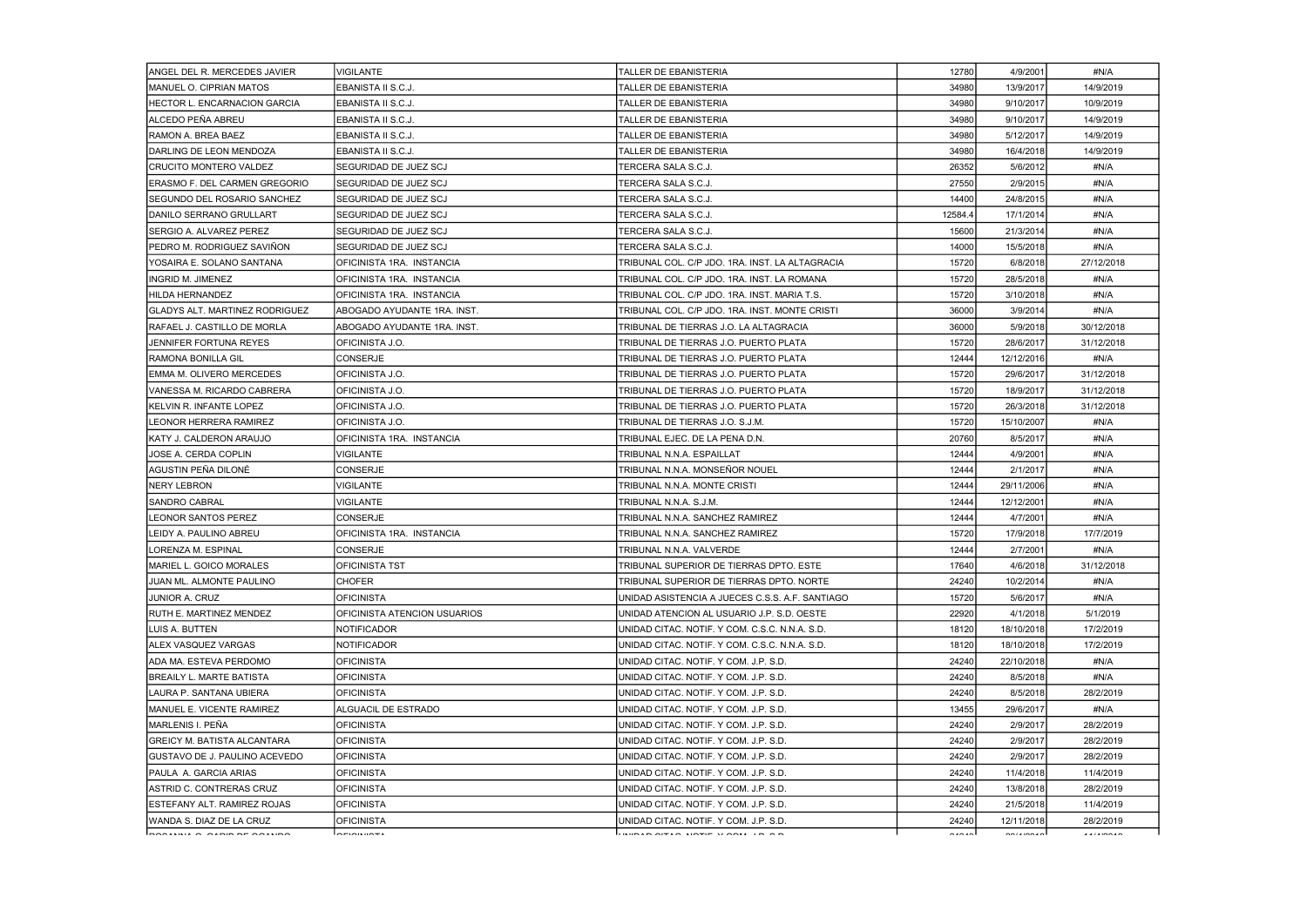| ESMEILIN A. DE LA CRUZ MENA   | <b>NOTIFICADOR</b>                      | UNIDAD CITAC. NOTIF. Y COM. J.P. S.D.       | 18120          | 17/9/2018  | 17/2/2019  |
|-------------------------------|-----------------------------------------|---------------------------------------------|----------------|------------|------------|
| EUDY CLAUDIO PEÑA             | <b>NOTIFICADOR</b>                      | UNIDAD CITAC. NOTIF. Y COM. J.P. S.D.       | 18120          | 17/9/2018  | 17/2/2019  |
| JUNIOR J. FABIAN SEGARRA      | NOTIFICADOR                             | UNIDAD CITAC. NOTIF. Y COM. J.P. S.D.       | 18120          | 17/9/2018  | 17/2/2019  |
| PRISCILA A. OCUMAREZ REYES    | <b>OFICINISTA</b>                       | UNIDAD CITAC. NOTIF. Y COM. J.P. S.D. OESTE | 20760          | 4/9/2017   | 5/5/2019   |
| JOSE ANT. ABREU ORTEGA        | ALGUACIL DE ESTRADO                     | UNIDAD CITAC. NOTIF. Y COM. J.P. S.F.M.     | 14760          | 6/5/2015   | #N/A       |
| YOHAMID F. RUIZ MATEO         | ABOGADO AYUDANTE                        | UNIDAD DE ABOGADOS AYUDANTES TST            | 58374          | 18/5/2015  | #N/A       |
| KHIARA H. HENRIQUEZ HERNANDEZ | <b>ABOGADO AYUDANTE</b>                 | UNIDAD DE ABOGADOS AYUDANTES TST            | 58374          | 26/2/2018  | 31/12/2018 |
| IAMELIA E. BELLO SANTANA      | IOFICINISTA                             | UNIDAD DE APOYO SECRETARIAL TST             | 24240          | 15/10/2018 | 31/12/2018 |
| INELSON J. ZACARIAS ALMANZAR  | <b>OFICINISTA</b>                       | UNIDAD DE AUDIENCIAS J.L. SANTIAGO          | 17640          | 15/10/2018 | 20/5/2019  |
| RUMAIRYS REYES FERNANDEZ      | <b>OFICINISTA</b>                       | UNIDAD DE AUDIENCIAS J.P. BARAHONA          | 18780          | 10/4/2018  | 31/12/2018 |
| YISSEL M. ALBA ALMONTE        | <b>OFICINISTA</b>                       | UNIDAD DE AUDIENCIAS J.P. LA VEGA           | 20760          | 19/2/2018  | #N/A       |
| CRISLEYDI RAMIREZ ORTEGA      | <b>OFICINISTA</b>                       | UNIDAD DE AUDIENCIAS J.P. MONSEÑOR NOUEL    | 16440          | 4/10/2018  | 31/12/2018 |
| IMICHELLE S. MONEGRO BURGOS   | <b>OFICINISTA</b>                       | UNIDAD DE AUDIENCIAS J.P. S.D.              | 24240          | 20/4/2017  | #N/A       |
| IMARIA Y. BATISTA RUIZ        | <b>OFICINISTA</b>                       | UNIDAD DE AUDIENCIAS J.P. S.D.              | 24240          | 29/5/2018  | 28/2/2019  |
| SHEYLLA L. GARCIA VELOZ       | <b>OFICINISTA</b>                       | UNIDAD DE AUDIENCIAS J.P. S.D.              | 24240          | 2/9/2017   | #N/A       |
| DERNIS ELIZABETH MEJIA DIAZ   | <b>OFICINISTA</b>                       | UNIDAD DE AUDIENCIAS J.P. S.D.              | 24240          | 7/5/2018   | 22/1/2019  |
| JHON E. LIRIANO REYES         | OFICINISTA                              | UNIDAD DE AUDIENCIAS J.P. S.D.              | 24240          | 14/5/2018  | #N/A       |
| IYEIMY S. ABREU CONSUEGRA     | <b>OFICINISTA</b>                       | UNIDAD DE AUDIENCIAS J.P. S.D.              | 24240          | 28/5/2018  | 28/2/2019  |
| BELKIS M. NUÑEZ FLORES        | <b>OFICINISTA</b>                       | UNIDAD DE AUDIENCIAS J.P. S.D.              | 24240          | 6/8/2018   | 28/2/2019  |
| YORKE A. VILLALONA POLANCO    | <b>OFICINISTA</b>                       | UNIDAD DE AUDIENCIAS J.P. S.D.              | 24240          | 7/5/2018   | 28/2/2019  |
| DIAMELY GOMEZ VASQUEZ         | <b>OFICINISTA</b>                       | UNIDAD DE AUDIENCIAS J.P. S.D.              | 24240          | 9/10/2018  | 28/2/2019  |
| SEBASTIAN A. MIRANDA MATOS    | <b>OFICINISTA</b>                       | UNIDAD DE AUDIENCIAS J.P. S.D. OESTE        | 20760          | 4/9/2017   | 5/5/2019   |
| ASTRID L. SEGURA CORNIEL      | <b>OFICINISTA</b>                       | UNIDAD DE AUDIENCIAS J.P. S.D. OESTE        | 20760          | 4/1/2018   | 5/1/2019   |
| FRANKLIN A. FRIAS CUEVAS      | <b>OFICINISTA</b>                       | UNIDAD DE AUDIENCIAS J.P. S.D. OESTE        | 20760          | 4/1/2018   | 5/1/2019   |
| HENRY A. SANCHEZ DE LA CRUZ   | <b>OFICINISTA</b>                       | UNIDAD DE AUDIENCIAS J.P. S.D. OESTE        | 20760          | 4/1/2018   | 5/1/2019   |
| SERGIO R. RODRIGUEZ DE JESUS  | IOFICINISTA                             | UNIDAD DE AUDIENCIAS J.P. S.D. OESTE        | 20760          | 28/9/2018  | 5/5/2019   |
| IANDRES ANT. CAPELLAN MOYA    | INSTRUCTOR-CANTOR DEL CORO              | UNIDAD DE DIFUSION CULTURAL Y DEPORTIVA     | 9000           | 4/10/2006  | #N/A       |
| IELIOENAI ANT. MEDINA MEJIA   | DIRECTOR CORO DEL PODER JUDICIAL        | UNIDAD DE DIFUSION CULTURAL Y DEPORTIVA     | 28860          | 1/9/2001   | #N/A       |
| PORFIRIO J. MATEO GUERRERO    | PIANISTA CORO DEL PODER JUDICIAL        | UNIDAD DE DIFUSION CULTURAL Y DEPORTIVA     | 8400           | 2/12/2003  | #N/A       |
| PEDRO R. FERNANDEZ PEREZ      | AUX. DEL CORO                           | UNIDAD DE DIFUSION CULTURAL Y DEPORTIVA     | 7200           | 5/3/2004   | #N/A       |
| JOAQUIN HERASME PEÑA          | <b>ENTRENADOR EQUIPO VOLLEYBALL SCJ</b> | UNIDAD DE DIFUSION CULTURAL Y DEPORTIVA     | 13800          | 10/10/2014 | #N/A       |
| INELSON ALB. RINCON BELIS     | ENTRENADOR EQUIPO BALONCESTO SCJ        | UNIDAD DE DIFUSION CULTURAL Y DEPORTIVA     | 6720           | 9/2/2015   | #N/A       |
| FERNANDO A. ALCANTARA         | DIGITALIZADOR                           | UNIDAD DE DIGITALIZACION S.G.S.C.J.         | 26880          | 6/2/2017   | #N/A       |
| PILAR P. MANZUETA DE LEON     | <b>IDIGITALIZADOR</b>                   | UNIDAD DE DIGITALIZACION S.G.S.C.J.         | 26880          | 6/9/2018   | 6/9/2019   |
| LOREN E. GONZALEZ ARIAS       | <b>DIGITALIZADOR</b>                    | UNIDAD DE DIGITALIZACION S.G.S.C.J.         | 26880          | 12/10/2018 | 12/10/2019 |
| JOSE O. BRITO                 | <b>MECANICO</b>                         | UNIDAD DE MANTENIMIENTO DE VEHICULOS        | 30000          | 11/5/2007  | #N/A       |
| FRANCISCO J. MEJIA HOLGUIN    | <b>ARQUITECTO I</b>                     | UNIDAD DE OBRAS                             | 60984          | 9/8/2017   | #N/A       |
| JESUS FCO. ARIAS JONHSON      | IELECTRICISTA SUPERVISOR                | UNIDAD DE OBRAS                             | 70000          | 22/6/2015  | #N/A       |
| ISMAEL A. HIDALGO FERMIN      | <b>INGENIERO SUPERVISOR</b>             | UNIDAD DE OBRAS                             | 70000          | 2/7/2018   | 2/7/2019   |
| LUIS A. BRITO POLANCO         | INGENIERO SUPERVISOR                    | UNIDAD DE OBRAS                             | 70000          | 23/4/2018  | 23/4/2019  |
| INICOLE C. CRUZ ABREU         | <b>OFICINISTA SCJ</b>                   | UNIDAD DE REGISTRO Y TRAMITE S.G.S.C.J.     | 40605.6        | 21/9/2018  | 21/9/2019  |
| IALEXANDRA AGUERO AGUERO      | OFICINISTA SCJ                          | UNIDAD DE REGISTRO Y TRAMITE S.G.S.C.J.     | 40605.6        | 6/9/2018   | 6/9/2019   |
| MASSIEL A. ALMANZAR CRUZ_     | OFICINISTA SCJ                          | UNIDAD DE REGISTRO Y TRAMITE S.G.S.C.J.     | 40605.6        | 6/9/2018   | 6/9/2019   |
| ANGELA M. PEGUERO HERRERA     | OFICINISTA SCJ                          | UNIDAD DE REGISTRO Y TRAMITE S.G.S.C.J.     | 40605.6        | 20/9/2018  | 20/9/2019  |
| IAMAURYS F. MOJICA CABRERA    | AUXILIAR ADMINISTRATIVO                 | UNIDAD DE REVISION, DNMC                    | 24240          | 3/8/2015   | #N/A       |
| MARIA E. PADILLA BELEN        | <b>TECNICO REVISOR II</b>               | UNIDAD DE REVISION, DNMC                    | 58370.4        | 25/5/2015  | #N/A       |
| LISSETTE J. GARRIDO BELTRE    | TECNICO REVISOR II                      | UNIDAD DE REVISION, DNMC                    | 58370.4        | 23/7/2018  | 23/1/2019  |
| IKARLENNY A. JIMENEZ COLON    | TECNICO REVISOR II                      | UNIDAD DE REVISION, DNMC                    | 58370.4        | 23/7/2018  | 23/1/2019  |
| ILIANII ME IIA ACOSTA         | ו סמאונצים ממוזרת                       | חגחוואו ואסואים את חגחוואו ו                | <b>EQ270 4</b> | 921710149  | 2211120110 |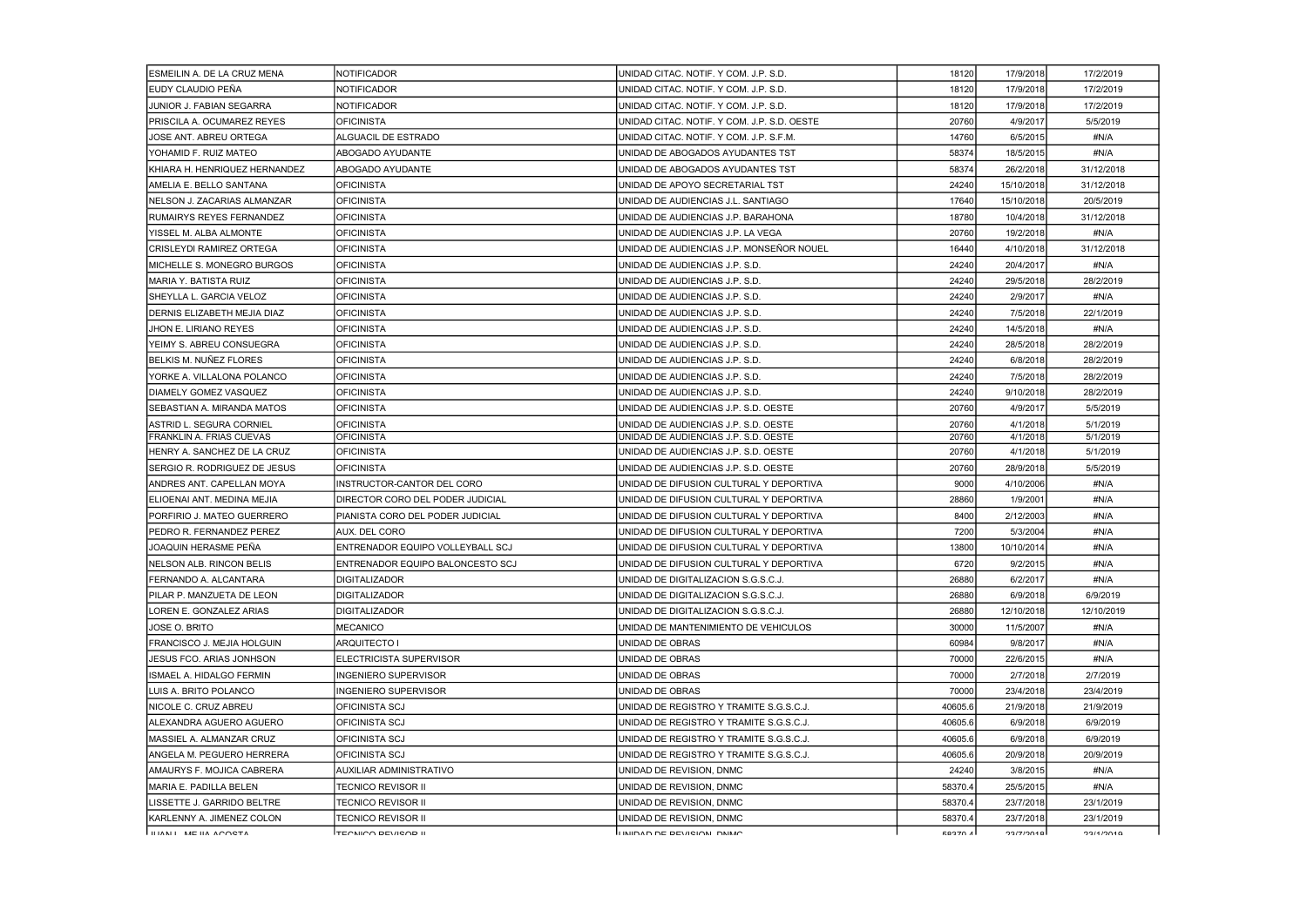| <b>WILLY QUEZADA QUEZADA</b>       | <b>TECNICO REVISOR II</b>          | UNIDAD DE REVISION, DNMC                           | 58370.4      | 31/7/2018             | 31/1/2019  |
|------------------------------------|------------------------------------|----------------------------------------------------|--------------|-----------------------|------------|
| IKATHERINE S. HERRAND RAMIREZ      | TECNICO REVISOR II                 | UNIDAD DE REVISION, DNMC                           | 58370.4      | 23/7/2018             | 31/1/2019  |
| EURY D. CORPORAN ISABEL            | <b>TECNICO REVISOR II</b>          | UNIDAD DE REVISION. DNMC                           | 58370.4      | 23/7/2018             | 23/1/2019  |
| <b>GENESIS V. DUVERGE MENDEZ</b>   | OFICINISTA DE SERVICIO CIVIL       | UNIDAD DE SERVICIO CIVIL C.S.C. N.N.A. S.C.        | 18780        | 26/6/2018             | 21/2/2019  |
| ANTONIO FRIAS CASTRO               | <b>CAMARERO III</b>                | UNIDAD DE SERVICIOS ADMINISTRATIVOS Y LOGISTICOS J | 28860        | 13/8/2007             | #N/A       |
| <b>BRUNILDA PAYANO ADAMES</b>      | <b>CONSERJE</b>                    | UNIDAD DE SERVICIOS ADMINISTRATIVOS Y LOGISTICOS J | 14160        | 2/11/2015             | #N/A       |
| LEANDRO CONCEPCION DE LA ROSA      | <b>PARQUEADOR</b>                  | UNIDAD DE SERVICIOS ADMINISTRATIVOS Y LOGISTICOS J | 16440        | 22/12/2008            | #N/A       |
| LEONARDO RODRIGUEZ LORA            | <b>CHOFER</b>                      | UNIDAD DE SERVICIOS ADMINISTRATIVOS Y LOGISTICOS J | 24240        | 13/8/2007             | #N/A       |
| IRAFAEL MORILLO                    | <b>CHOFER</b>                      | UNIDAD DE SERVICIOS ADMINISTRATIVOS Y LOGISTICOS J | 24240        | 22/12/2008            | #N/A       |
| MARTINA FLORES                     | <b>CAMARERO III</b>                | UNIDAD DE SERVICIOS ADMINISTRATIVOS Y LOGISTICOS J | 28860        | 27/4/2015             | #N/A       |
| <b>GARY COLLINS MORROBEL</b>       | <b>CHOFER</b>                      | UNIDAD DE SERVICIOS ADMINISTRATIVOS Y LOGISTICOS J | 24240        | 24/10/2016            | #N/A       |
| JOSE G. ACEVEDO MARTINEZ           | <b>PARQUEADOR</b>                  | UNIDAD DE SERVICIOS ADMINISTRATIVOS Y LOGISTICOS J | 16440        | 8/10/2018             | #N/A       |
| IISIDRO CASTILLO VASQUEZ           | <b>ELECTRICISTA I</b>              | UNIDAD DE SERVICIOS Y MANTENIMIENTO                | 23280        | 5/10/2005             | #N/A       |
| JOSE A. FRIAS LOPEZ                | SUPERVISOR (A) DE MANTENIMIENTO    | UNIDAD DE SERVICIOS Y MANTENIMIENTO                | 54648        | 31/10/2005            | #N/A       |
| <b>INELSON G. GEORGE SIMON</b>     | <b>PINTOR</b>                      | UNIDAD DE SERVICIOS Y MANTENIMIENTO                | 21480        | 8/2/2006              | #N/A       |
| FELIX ML. ANTIGUA GERMAN           | SUPERVISOR (A) DE MANTENIMIENTO    | UNIDAD DE SERVICIOS Y MANTENIMIENTO                | 30000        | 4/10/2017             | #N/A       |
| RAFAEL A. LOPEZ NUÑEZ              | SUPERVISOR (A) DE MANTENIMIENTO    | UNIDAD DE SERVICIOS Y MANTENIMIENTO                | 54648        | 12/10/2012            | #N/A       |
| <b>ROBERTO ALMONTE</b>             | <b>PLOMERO</b>                     | UNIDAD DE SERVICIOS Y MANTENIMIENTO                | 21480        | 6/4/2016              | #N/A       |
| ISILVESTRE ANT. NOVAS SIERRA       | <b>ELECTRICISTA II</b>             | UNIDAD DE SERVICIOS Y MANTENIMIENTO                | 23280        | 17/11/2015            | #N/A       |
| <b>NIGLISSA PORTES TAPIA</b>       | SECRETARIA (O) DE DEPARTAMENTO     | UNIDAD DE SERVICIOS Y MANTENIMIENTO                | 37920        | 18/11/2016            | #N/A       |
| BERTIS V. CRUZ MOTA                | <b>PINTOR</b>                      | UNIDAD DE SERVICIOS Y MANTENIMIENTO                | 21480        | 18/9/2017             | 19/9/2019  |
| VICTOR M. GOMEZ LOPEZ              | <b>PINTOR</b>                      | UNIDAD DE SERVICIOS Y MANTENIMIENTO                | 21480        | 18/9/2017             | 19/9/2019  |
| RAMON ALB. DALMASI MOREL           | <b>PINTOR</b>                      | UNIDAD DE SERVICIOS Y MANTENIMIENTO                | 21480        | 26/2/2018             | 19/9/2019  |
| SAUL A. PERDOMO MENDEZ             | PINTOR                             | UNIDAD DE SERVICIOS Y MANTENIMIENTO                | 21480        | 28/2/2018             | 19/9/2019  |
| LORENS GONZALEZ CONTRERAS          | <b>PINTOR</b>                      | UNIDAD DE SERVICIOS Y MANTENIMIENTO                | 21480        | 26/2/2018             | 19/9/2019  |
| MARINILDA T. CASTILLO RAMIREZ      | <b>OFICINISTA</b>                  | UNIDAD SERV. 1RA. INST. J.P. S.D.                  | 24240        | 23/4/2018             | 11/4/2019  |
| IMASSIEL MOTA LIBERATA             | <b>OFICINISTA</b>                  | UNIDAD SERV. 1RA. INST. J.P. S.D.                  | 24240        | 7/5/2018              | 11/4/2019  |
| LILIAN R. LORENZO QUEVEDO          | <b>OFICINISTA</b>                  | UNIDAD SERV. 1RA. INST. J.P. S.D.                  | 24240        | 10/9/2018             | 28/2/2019  |
| MARIENI HEREDIA PANIAGUA           | <b>OFICINISTA</b>                  | UNIDAD SERV. A CORTE J.P. S.D.                     | 24240        | 17/5/2018             | 31/12/2018 |
| JOSE DE LOS SANTOS PANIAGUA        | <b>OFICINISTA</b>                  | UNIDAD SERV. A CORTE J.P. S.J.M.                   | 18780        | 24/10/2018            | 20/9/2020  |
| SONIA Y. RODRIGUEZ DE LA ROSA      | OFICINISTA                         | UNIDAD SERV. A EJEC. DE LA PENA J.P. S.D.          | 24240        | 4/5/2018              | 11/4/2019  |
| LEDY M. NOLASCO MENDEZ             | OFICINISTA DE EJECUCION DE LA PENA | UNIDAD SERV. A EJEC. DE LA PENA J.P. S.D.          | 24240        | 23/5/2018             | #N/A       |
| IEDUARDO J. SOSA ROSARIO           | <b>OFICINISTA</b>                  | UNIDAD SERV. A EJEC. DE LA PENA J.P. S.D.          | 24240        | 11/4/2018             | 11/4/2019  |
| IWELVIN O. MONTILLA ECHAVARRIA     | <b>OFICINISTA</b>                  | UNIDAD SERV. A LA INSTRUCCION J.P. S.D.            | 24240        | 8/10/2018             | #N/A       |
| LUIS A. PEREZ FABIAN               | <b>OFICINISTA</b>                  | UNIDAD SERV. A LA INSTRUCCION J.P. S.D.            | 24240        | 6/6/2017              | 31/12/2018 |
| ICESAR A. REYES MEJIA              | OFICINISTA                         | UNIDAD SERV. A LA INSTRUCCION J.P. S.D.            | 24240        | 15/5/2017             | 11/4/2019  |
| IMIRIAM CASTRO CONTRERAS           | <b>OFICINISTA</b>                  | UNIDAD SERV. A LA INSTRUCCION J.P. S.D.            | 24240        | 26/7/2017             | 31/12/2018 |
| JORGE L. RAMIREZ RAMIREZ           | <b>OFICINISTA</b>                  | UNIDAD SERV. A LA INSTRUCCION J.P. S.D.            |              | 2424010/10/2017 02: a | 28/2/2019  |
| IALEXANDER RIVERA BOBADILLA        | <b>OFICINISTA</b>                  | UNIDAD SERV. A LA INSTRUCCION J.P. S.D.            | 24240        | 4/12/2017             | 28/2/2019  |
| JOHAN S. NOVAS COLON               | <b>OFICINISTA</b>                  | UNIDAD SERV. A LA INSTRUCCION J.P. S.D.            | 24240        | 11/4/2018             | 11/4/2019  |
| IKATHERINE Y. MATOS CARRASCO       | <b>OFICINISTA</b>                  | UNIDAD SERV. A LA INSTRUCCION J.P. S.D.            | 24240        | 11/4/2018             | 11/4/2019  |
| <b>ICATERIN R. MEDINA TRINIDAD</b> | <b>OFICINISTA</b>                  | UNIDAD SERV. A LA INSTRUCCION J.P. S.D.            | 24240        | 11/4/2018             | 11/4/2019  |
| IYOCANDY MERAN FIGUEREO            | <b>OFICINISTA</b>                  | UNIDAD SERV. A LA INSTRUCCION J.P. S.D.            | 24240        | 6/8/2018              | 28/2/2019  |
| <b>ICELIANNY R. DIAZ MATOS</b>     | OFICINISTA                         | UNIDAD SERV. A LA INSTRUCCION J.P. S.D.            | 24240        | 17/8/2018             | 28/2/2019  |
| INICAURYS M. MIESES                | <b>OFICINISTA</b>                  | UNIDAD SERV. A LA INSTRUCCION J.P. S.D.            | 24240        | 7/5/2018              | #N/A       |
| ISAYNA A. PINALES GARCIA           | OFICINISTA                         | UNIDAD SERV. A LA INSTRUCCION J.P. S.D.            | 24240        | 29/5/2018             | 28/2/2019  |
| AMNY M. ULLOA LUCIANO              | <b>OFICINISTA</b>                  | UNIDAD SERV. A LA INSTRUCCION J.P. S.D.            | 24240        | 29/5/2018             | 28/2/2019  |
| KATHERIN L. FAMILIA SANTANA        | <b>OFICINISTA</b>                  | UNIDAD SERV. A LA INSTRUCCION J.P. S.D.            | 24240        | 29/5/2018             | 28/2/2019  |
| ICENTU I ODEZ SHBEDO               | <b>INEININIETA</b>                 | ILINIDAD CEDY A LA INCTDUCCION LD CD               | <b>DACAC</b> | 30 E                  | חומומוסף   |